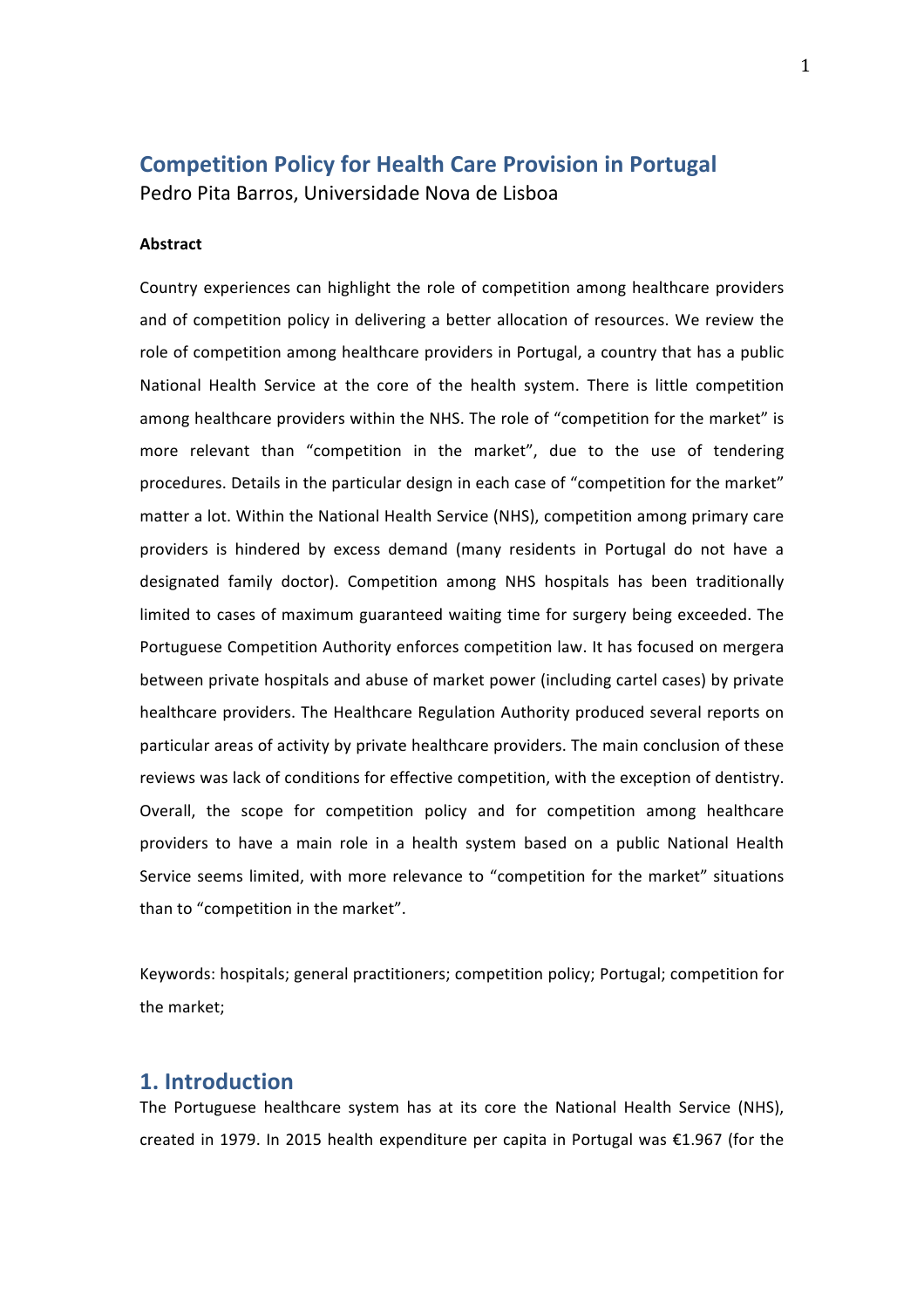EU28, health expenditure per capita is  $\epsilon$ 2.781). Portugal's health care expenditure as share of GDP stands at 8,9% which is below the EU28 average of 9,9% (OECD/EU, 2016). The design of the National Health Service limits the development of competition between healthcare providers, as in many other countries with a similar option. When the NHS was created there were already in place private providers, mostly individual and small-office medical practices, and profession-based health insurance schemes (Barros et al., 2011, provide more details). The evolution of the private sector, more prone to existence of competition, occurred in non-medical services (laboratorial and imaging tests, small clinics, etc.).

An assessment of the role and scope for competition in the Portuguese health system is presented in this paper. Section 2 describes the institutional set-up of the Portuguese health system. Next, Section 3 provides a review of the current role of competition in the Portuguese health system. Finally, Section 4 reports the key lessons and implications.

## **2. Institutional set-up**

This section provides a brief snapshot of the Portuguese health system. Further details can be found in Barros et al. (2011) and Oliveira and Pinto (2005), among others. The Portuguese National Health Service covers 58,4% of total funding for health in Portugal and other Government funding covers an additional 8.1% of total funding.<sup>1</sup> The other Government funding includes tax benefits for private health care expenditures (2,97%), social security funds (1,17%), and civil servants and armed forces health insurance coverage provided in addition to the NHS (3,98%). Out-of-pocket payments from households account for 27% of total funding. The remaining private funding includes voluntary health insurance (3,5%), private health subsystems (1,8%), non-profit social institutions  $(0,04%)$  and other corporate funding  $(0,85%)$ . A considerable proportion of

 $1$  All values computed using the National Health Accounts by Statistics Portugal (2016) which are publicly available.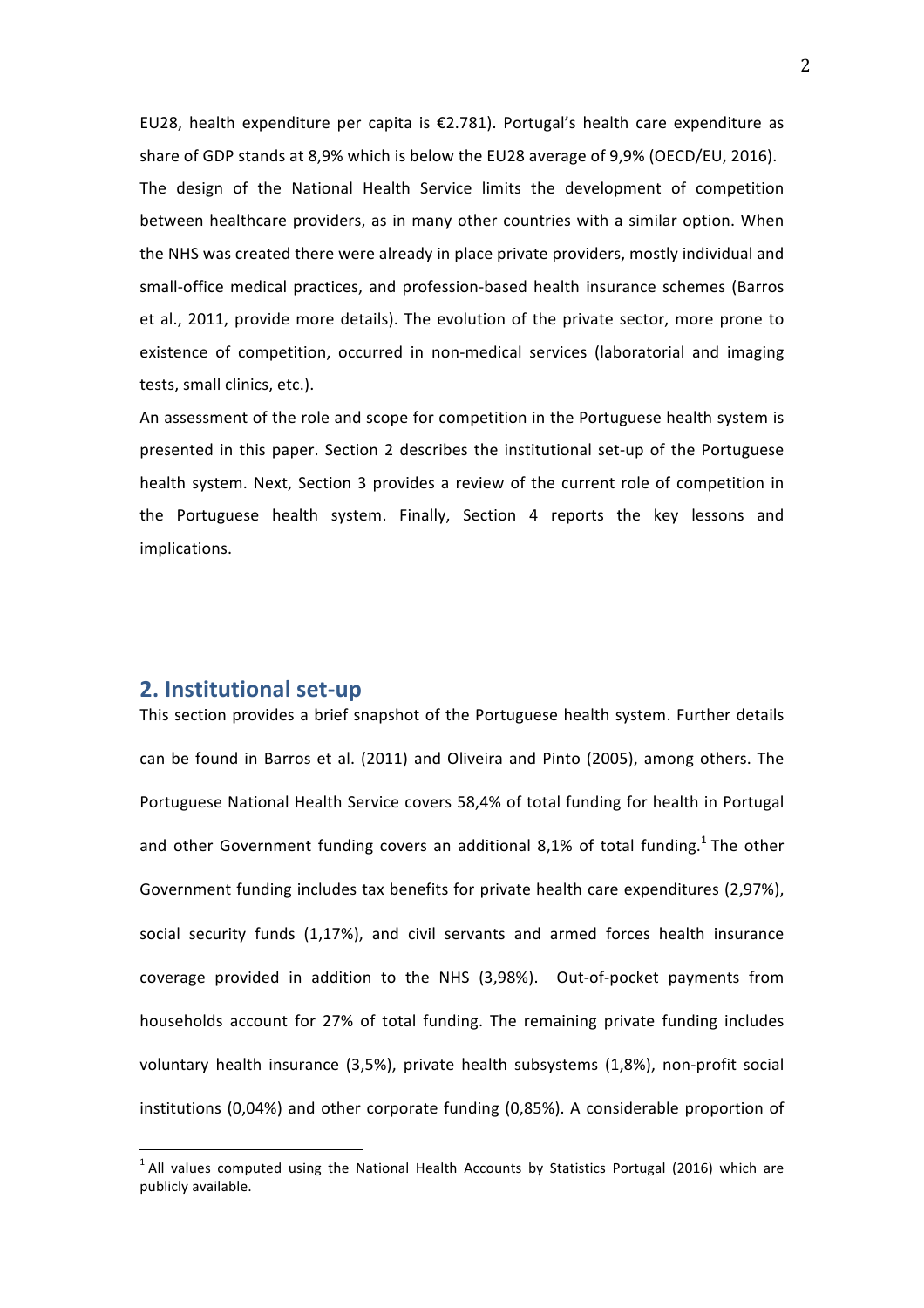out-of-pocket results from copayments required by the NHS, namely in pharmaceutical products and exams performed by private providers who are contracted by the NHS. Pharmaceutical copayments are the major out-of-pocket expenditure, especially for lower income families.

The NHS provides universal and comprehensive coverage, with user charges set to play a demand-moderating role in several NHS services, with exemptions in place to ensure that no person in need is denied access to healthcare due to financial barriers.

Voluntary health insurance (VHI) is offered in the private market, under both individual and group policies. VHI allows faster access to healthcare, mainly medical specialists and exams. Occupational-based health insurance schemes ("health subsystems") exist as a legacy from the pre-NHS period. There are both private and public health subsystems. Private health subsystems evolved toward a voluntary health insurance model as a result of decreasing employer contributions, linked to parent companies' business strategies. 

The most important of public health systems is the civil servants protection system (ADSE), as it covers around 1.3 million beneficiaries (in a population of about 10 million). The main advantage of subsystems is the ability to go to a specialist consultation without a referral from primary care and have quicker access to private providers (under a reimbursement model or under a copayment). ADSE does not have its own services and contracts with private healthcare providers.

A final layer of (implicit) health insurance protection is provided by tax benefits for private healthcare expenditures. The income tax code allows households to deduct from income tax a certain amount of health expenditures.

Primary healthcare in Portugal is organized mainly within the National Health Service. The NHS has three different models of group practices: traditional primary care centres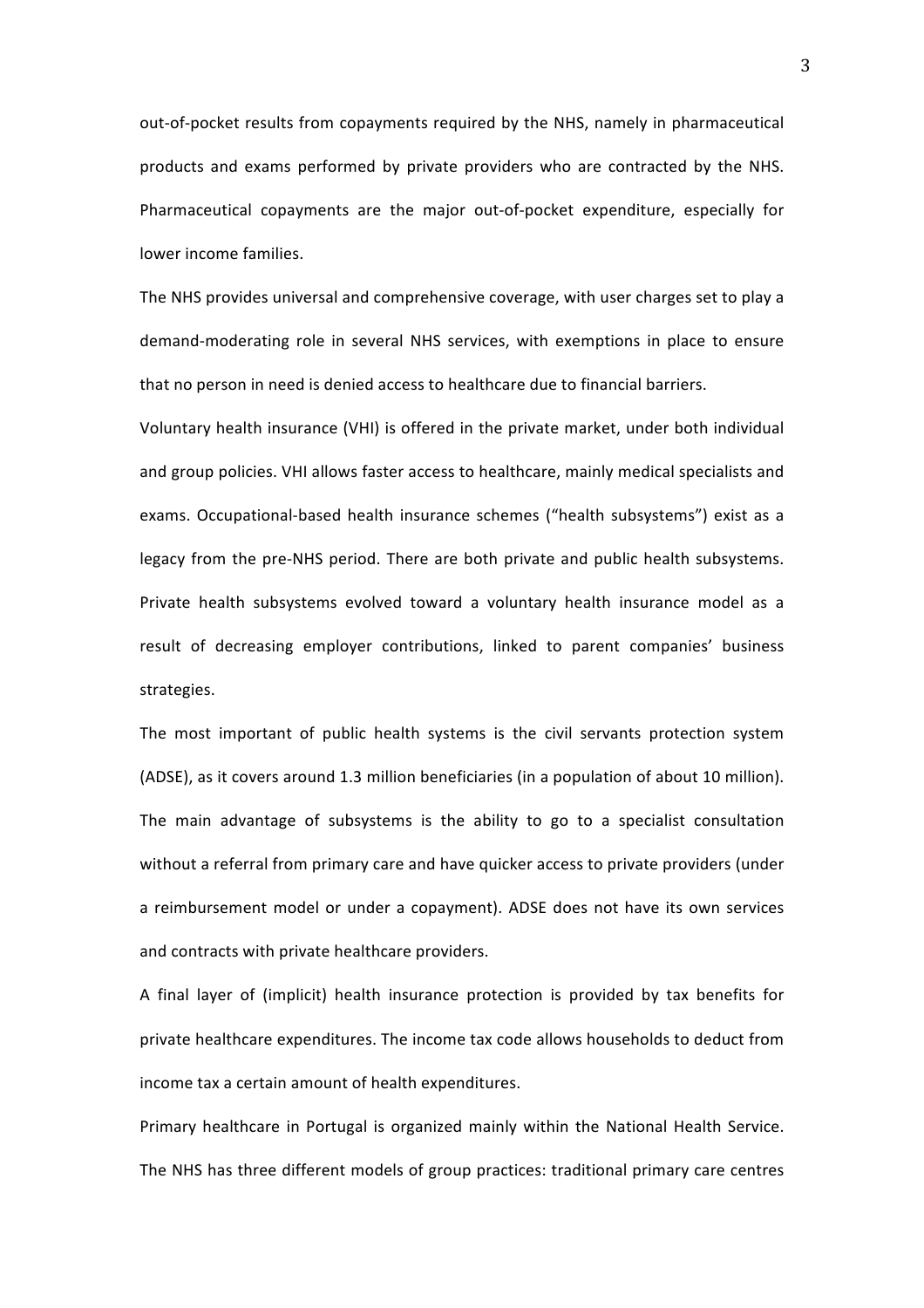(UCSP – *Unidades de Cuidados de Saúde Personalizados*), Family Health Units – A (*Unidades de Saúde Familiar*/USF-A) and Family Health Units – B (*Unidades de Saúde*  Familiar/USF-B). Family Health Units are smaller multidisciplinary groups of health professionals (physicians/GPs, nurses and administrative staff). The type A and type B models differ in their remuneration system, with a pay-for-performance component present in USF-B. All primary care groups have a list of registered patients. Patients may choose a family doctor and enrol on his/her list if there is a vacancy. Currently, there is a shortage of GPs in certain areas, and not all residents in Portugal have access to an assigned family doctor. Patients are still treated in primary care (at UCSP) by the GP available at the time. Patients also have the possibility to visit a private practice doctor paying out-of-pocket. Individual and small private group practices of doctors have fallen in number over time, and are now (2016) a small fringe of providers.<sup>2</sup>

The NHS as a provider of health care has a network of primary care units, described above, a network of hospitals and, since 2006, a network of continued care providers. The NHS hospitals include traditional public-sector hospitals, hospitals under statutes close to private sector management rules (in particular, related to human resources management), and public-private partnerships. Hospitals are included in referral networks from primary care units, for the most part, based on geographical proximity. Local Health Units are a specific institutional arrangement within the NHS that bring together a hospital (or hospital centre) and the primary care units in its catchment area under the same management. This intends to increase coordination between these two levels of health care providers within the same geographical area. There are six local health units, covering in total about 9,3% of the population.

 $2$  Further details about recent evolution in primary care in Portugal can be found in Barros et al. (2015).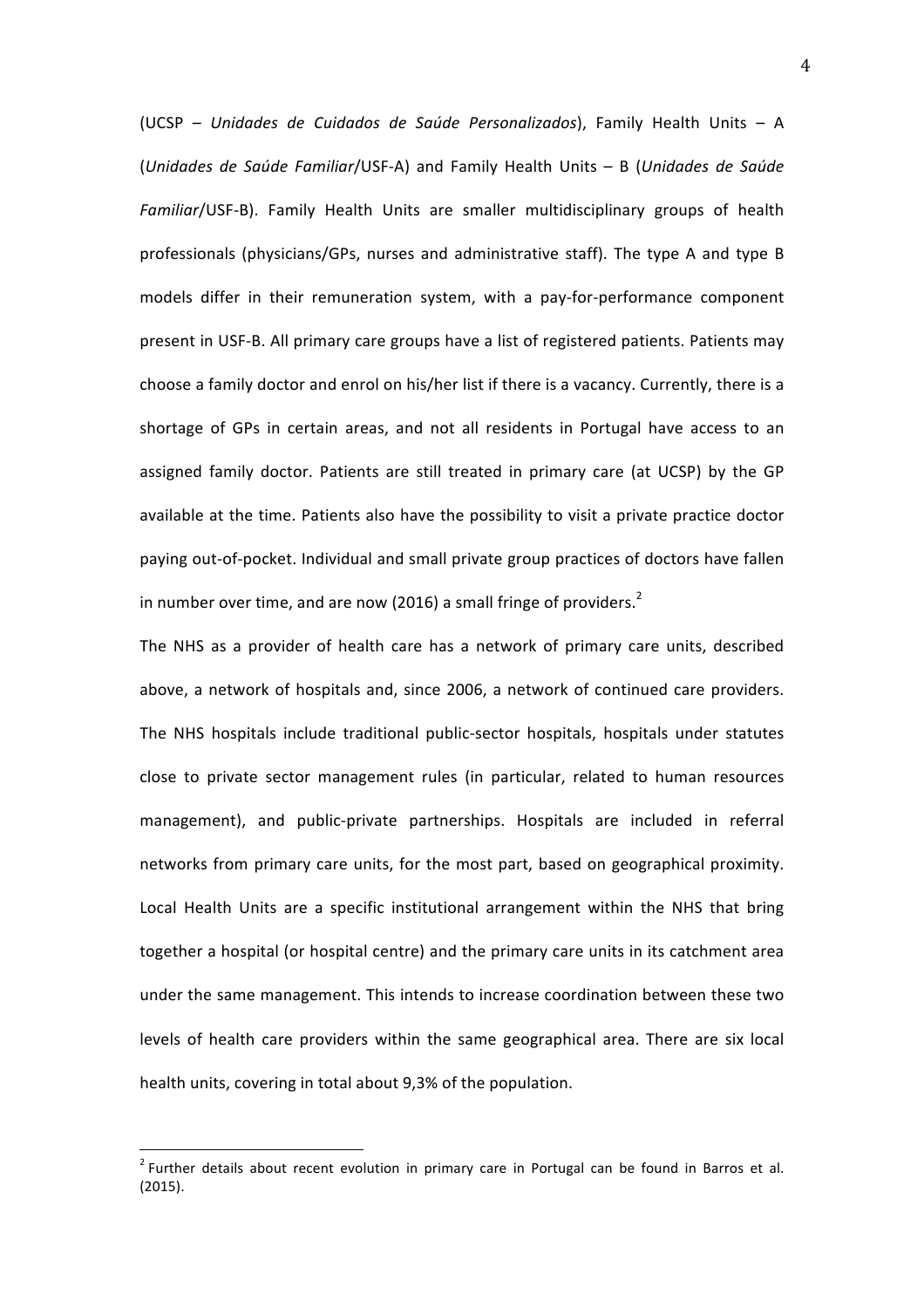The NHS uses a variety of mechanisms to pay healthcare providers. NHS primary care units and hospitals are funded mainly by global budget. The budget for primary care is set based on a contracting procedure between the healthcare units and the NHS administration, setting targets for activity and quality indicators according to the type of primary care unit (for some units, USF-B, there is a pay-for-performance element). Funds for the NHS originate from the State Budget, user charges paid by patients (relatively minor overall), and services paid for by private insurers and private health subsystems. Global budgets for NHS hospitals are calculated on a prospective basis, based on predicted (or negotiated) volume of activity and pre-determined prices, using Diagnosis Related Groups (DRG) information (computation of a case-mix index included in the funding formula). The DRG patient classification system is not used to directly pay hospitals by episode. Local Health Units are paid by (demographic) adjusted capitation over the population of a pre-defined catchment area.

Private sector providers, whether they provide services to the NHS, to private patients directly or to both, are regulated in several ways, including licensing. Prices of private services provided to NHS are negotiated between the financial body of the NHS (ACSS  $-$ Administração Central do Sistema de Saúde) and private providers, often organized in professional associations. Health subsystems and health insurance companies negotiate prices directly with private providers.

## **3. Review of competition policies**

There are no systematic and specific studies in competition and its effects on the Portuguese health system. As such, the review reported in this section is based on the few works that contribute to our knowledge on this matter, covering both published scientific articles and "grey" literature. On the discussion of the role of competition in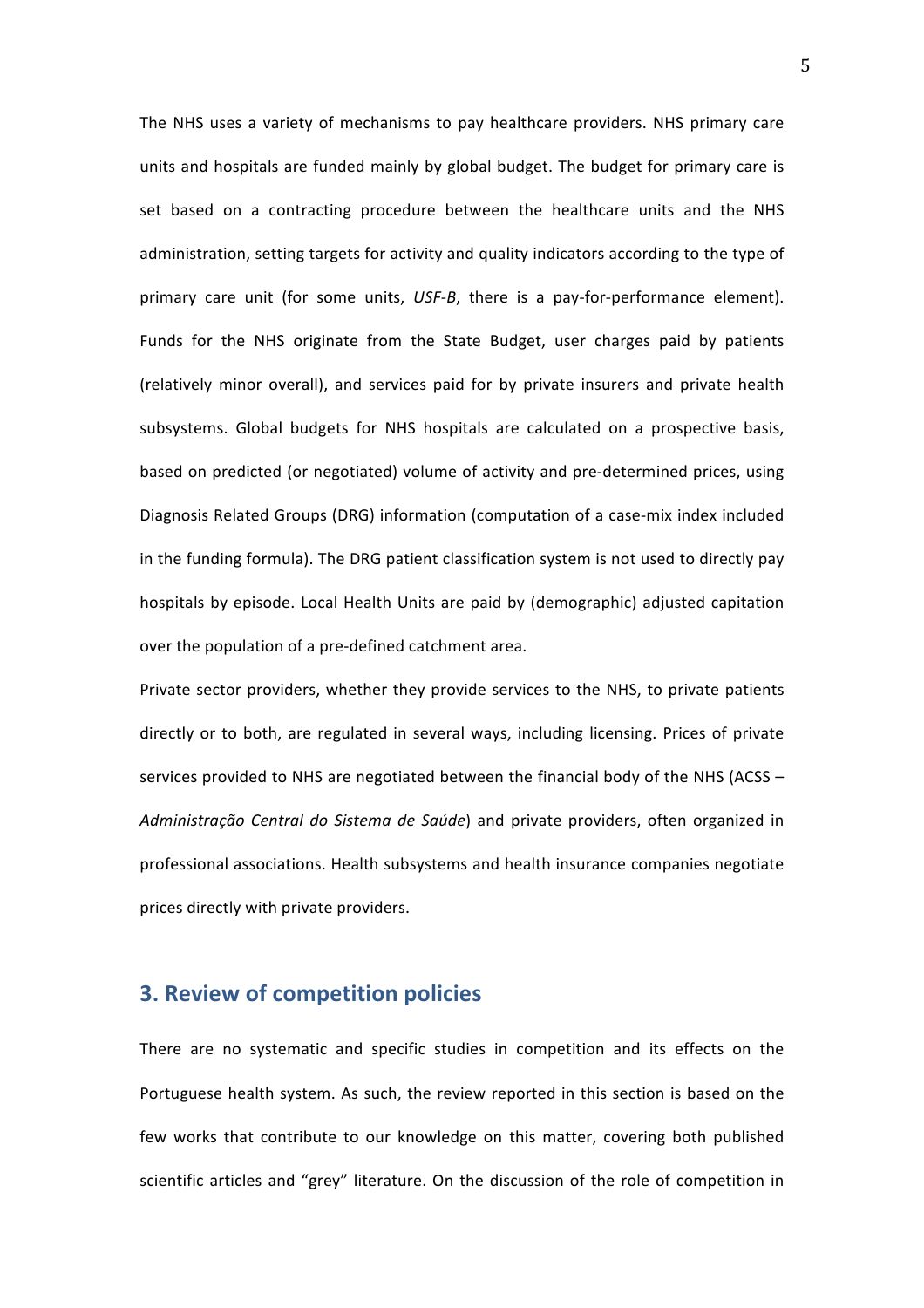health systems, the interested reader is referred to Barros et al. (2016) and the references therein. Competition is an instrument available to authorities and it is unlikely to achieve simultaneously all objectives that health systems have. The impact of competition is context-dependent, making it worthwhile to review country experiences as a learning process.

### **3.1 Competition policy in Portugal**

The Competition Authority, a body independent from Government, enforces competition policy. Portuguese Competition Law closely follows European Union Competition Law. The Competition Authority has iurisdiction over all areas of economic activity, including the healthcare sector, and covers restrictive practices and merger control. The jurisdiction of the Competition Authority includes mergers that involve private hospitals but mergers among NHS hospitals are excluded from scrutiny. Mergers and creation of hospital centres (or creation of Local Health Units) within the NHS are seen as administrative acts and do not trigger a review by the Competition Authority. This is because there is no change in the agent that exerts economic control of their activity. For sectors in which a specific regulator exists, the regulator is consulted before a decision is made. Accordingly, the Portuguese Healthcare Regulation Authority must produce an opinion (non-binding) on notified mergers and acquisitions.<sup>3</sup>

#### **3.2 Competition in the market**

To assess the role of competition in the Portuguese health system, it is helpful to make a distinction between the scope for competition inside the National Health Service, which provides most of the primary care and hospital services, and competition in the private

 $3$  The Portuguese Competition Law (Law No 19/2012 of 8 May) is available from the web site of the Portuguese Competition Authority (http://www.concorrência.pt).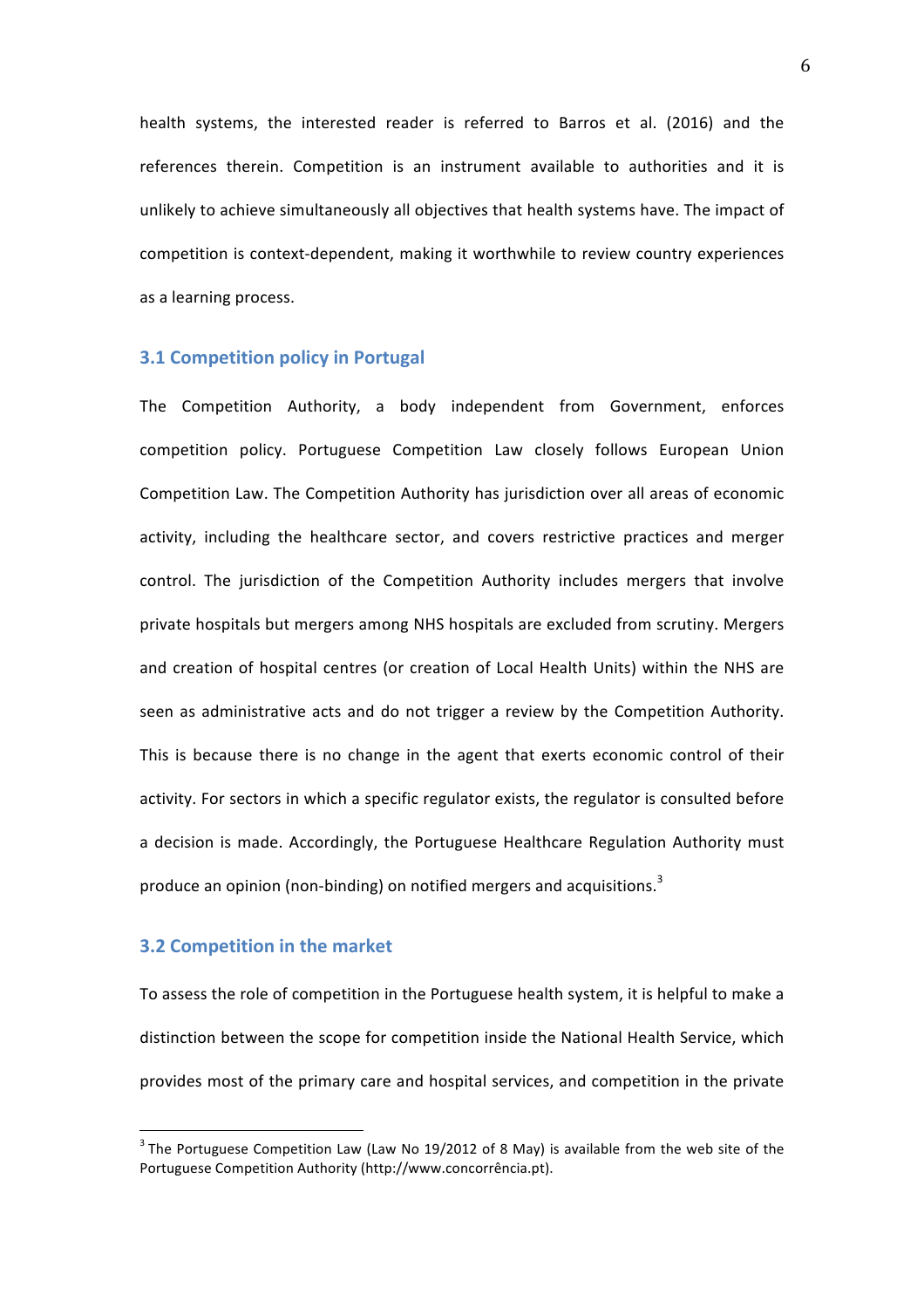sector, either on primary care or hospital services, which takes place for patients that are paying out of pocket or have health insurance double coverage.

The discussion is organized by type of care. We consider first competition for the first contact by the patient (when he/she feels ill). Then, we address in turn competition among primary health care providers, competition between hospitals, competition in long-term care and, finally, other healthcare services.

#### **3.2.1. Competition in the market: patients' first contact**

At the first contact with the health system by a patient feeling ill, there is a choice between several services available: the NHS call line, primary care services in the public sector, individual or small medical practices in the private sector (which includes both GPs and other specialists), private hospital services, and public hospital (emergency) services. They all compete for this initial contact. NHS providers have regulated prices to patients (user charges) and regulated opening hours. The global budgets allocated to each NHS units have little or no impact from patients' choices.<sup>4</sup>

Private health care providers can set their prices and opening hours. Patients when deciding the first contact with a healthcare provider face several trade offs: higher price and faster access in the private sector relative to the NHS is the most obvious one but also the trade off between the ability to do all exams (laboratory and/or imaging) in one single place versus going to several places. NHS hospitals are more likely to offer a faster "one-stop shop" than other providers. Private providers may compete for patients that have health insurance covering use of private healthcare facilities by providing faster access. Patients' choices over the years show that some scope for competition exists, even if NHS providers do not have the freedom to set key elements and often do not

 $^4$  See ACSS (2016a, 2016b) for details on the financing mechanisms of NHS hospitals and primary care units.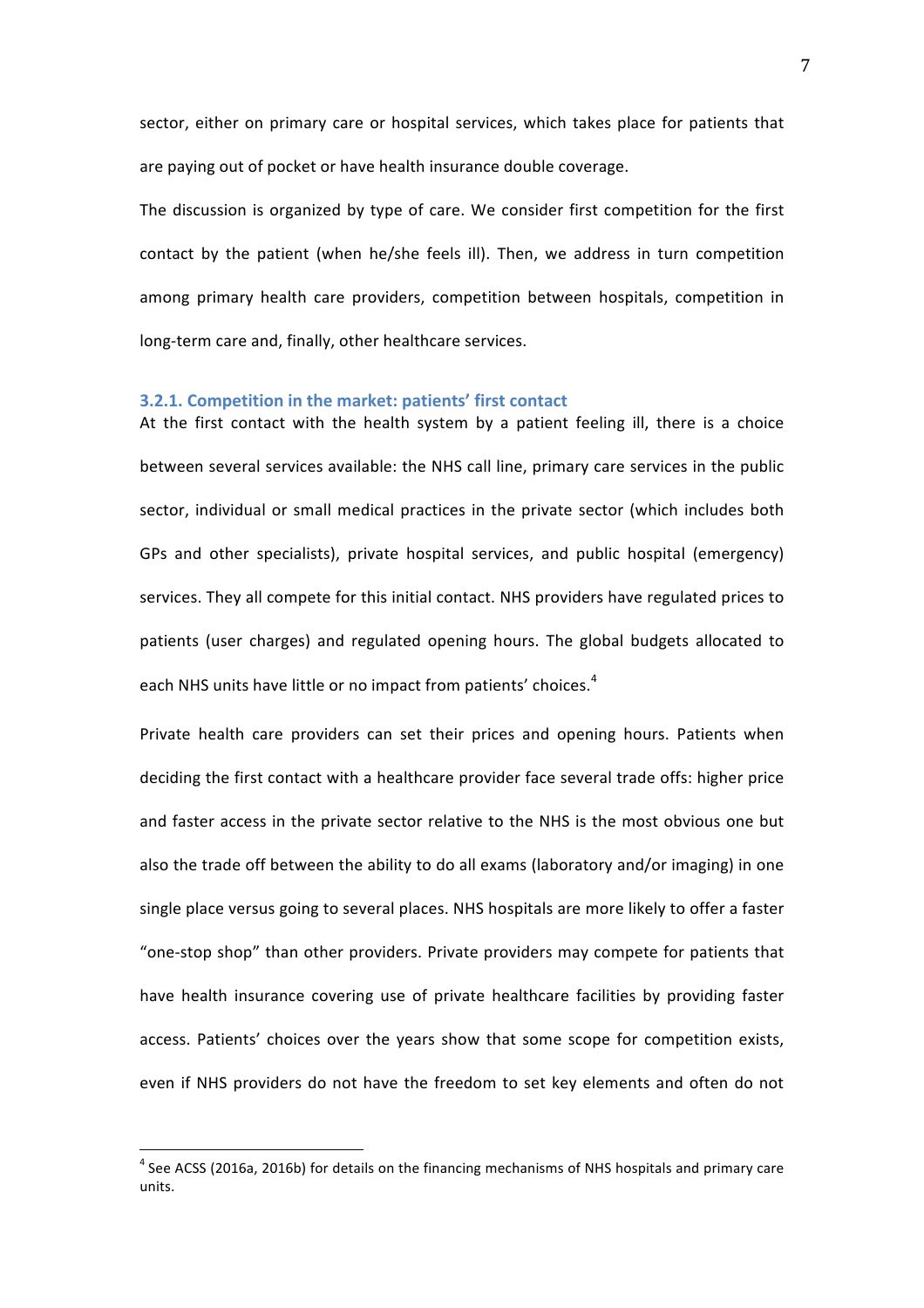have any budget gain from serving more patients.

Within the public sector, from 2013 to 2015 there was an increase in scheduled visits at primary care and a decrease in the use of emergency services of the NHS (Barros et al., 2015). In the private sector there was an increase in the use of private hospital unscheduled and emergency services, with a decrease in the individual (or small) private practices. Choices of patients within each sector have apparently changed, with mainly intra-sector changes and not by inter-sector competition (Barros et al, 2015). The opening of large private hospitals in the main cities allowed large private providers to grow at the cost of traditional (small) independent medical practices. The main instruments behind this shift were both reputation building regarding quality and the role of double coverage health insurance (which contracted favourable copayments for their beneficiaries selecting large private providers). Thus, competition in the market between private healthcare providers did exist. However, its relevance at the system level is not large as the funding flows associated with it in the Portuguese health system are small, as presented in the previous section.

#### **3.2.2 Competition in primary care services**

In primary care provided by the NHS there is no price competition, as patients pay user charges set by the Government. User charges are equal across regions and types of primary care units. The services provided by primary care units are regulated. Competition occurs through quality of service provided, which includes quality of facilities, scheduling systems, and patient experience. Incentives to attract new patients are low, as there is excess demand for GPs, and GPs who are working at full capacity to their list cannot take on more patients. Incentives are explicitly used in the USF-B model, allowing for higher remuneration to GPs through meeting quality targets. Thus, there is no competition in market for primary care services provided by the NHS.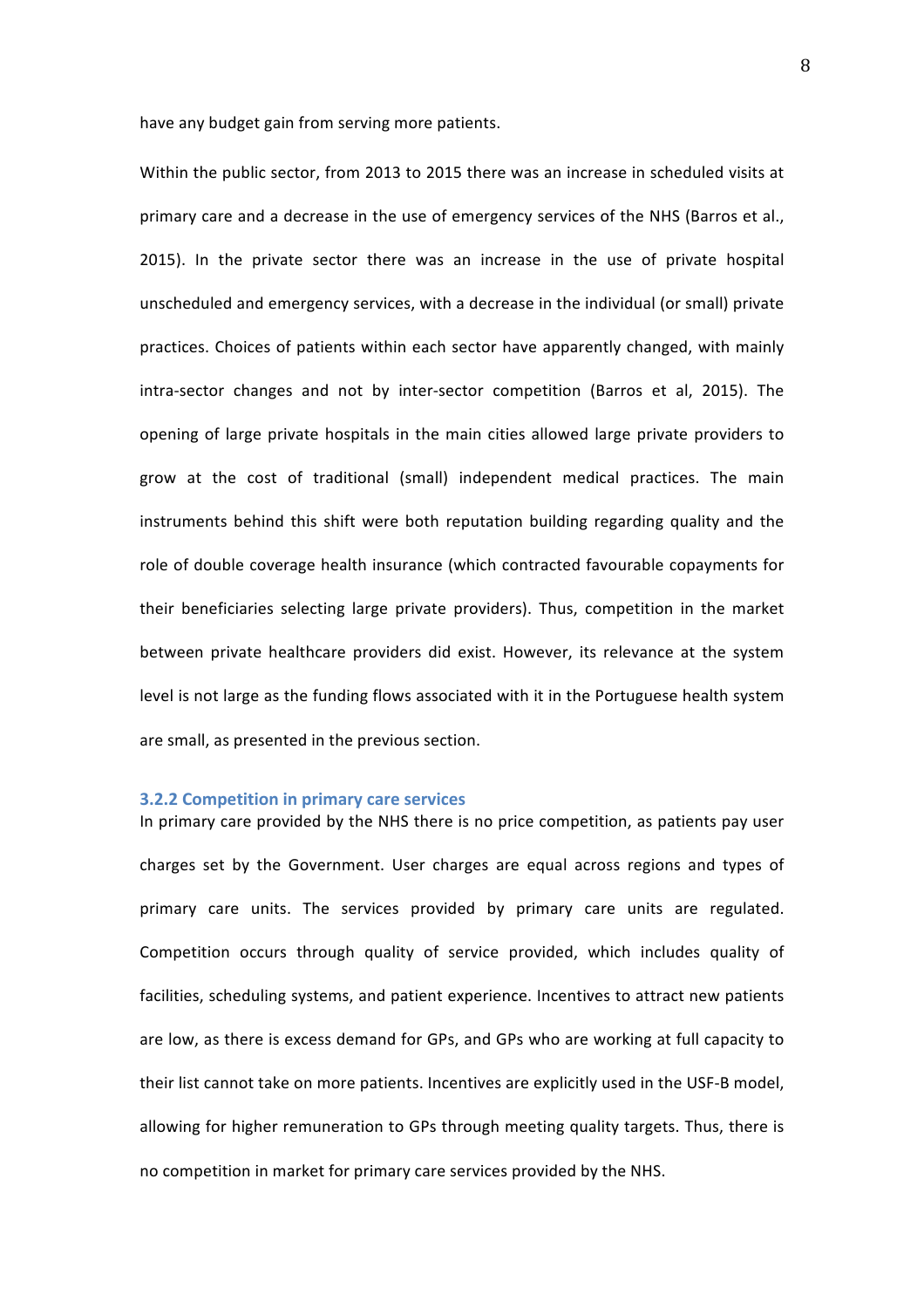#### **3.2.3 Competition in hospital services**

NHS hospitals have well-defined regional catchment areas (local monopoly). As catchment areas are defined by place of residence, patients who wish to choose a different hospital may declare a false residential address corresponding to their choice, or ask for a referral from the hospital of their area or from their GP. The magnitude of this informal choice by patients/competition is not known.<sup>5</sup> In May 2016 the Ministry of Health introduced an element of patient choice. Doctors, together with patients, may choose hospitals for elective procedures more freely. There is still no explicit competition associated with these choices, as the patients' flows do not yet lead to financial flows. It may, nonetheless, be a starting point for competition in the market between NHS hospitals.

Competition amongst NHS hospitals works through hiring health professionals that bring clinical reputation to the hospital and development of specific medical specialties (usually determined by the interests and specialization of existing doctors).

For certain elective procedures the possibility exists of choosing a different hospital for surgical intervention when waiting time exceeds a pre-determined value. NHS hospitals compete to attract this demand, which brings extra payment to the team and the hospital. Since 2012, the origin hospitals pay for the patients that have surgery in another accredited hospital (public or private) under transfers due to excessive waiting time. This allows for some, limited, competition in the market among hospitals, based on waiting times for elective surgery.

The creation of Public Private Partnerships (PPP) for the construction of new hospitals in the first half of the 2000s and the emerging role of private corporations in managing large hospitals provided increased competition both among health insurance companies

 $5$  There is anedoctal evidence reported in newspapers and low response rates in surveys mailed to patients' have been attributed to this issue.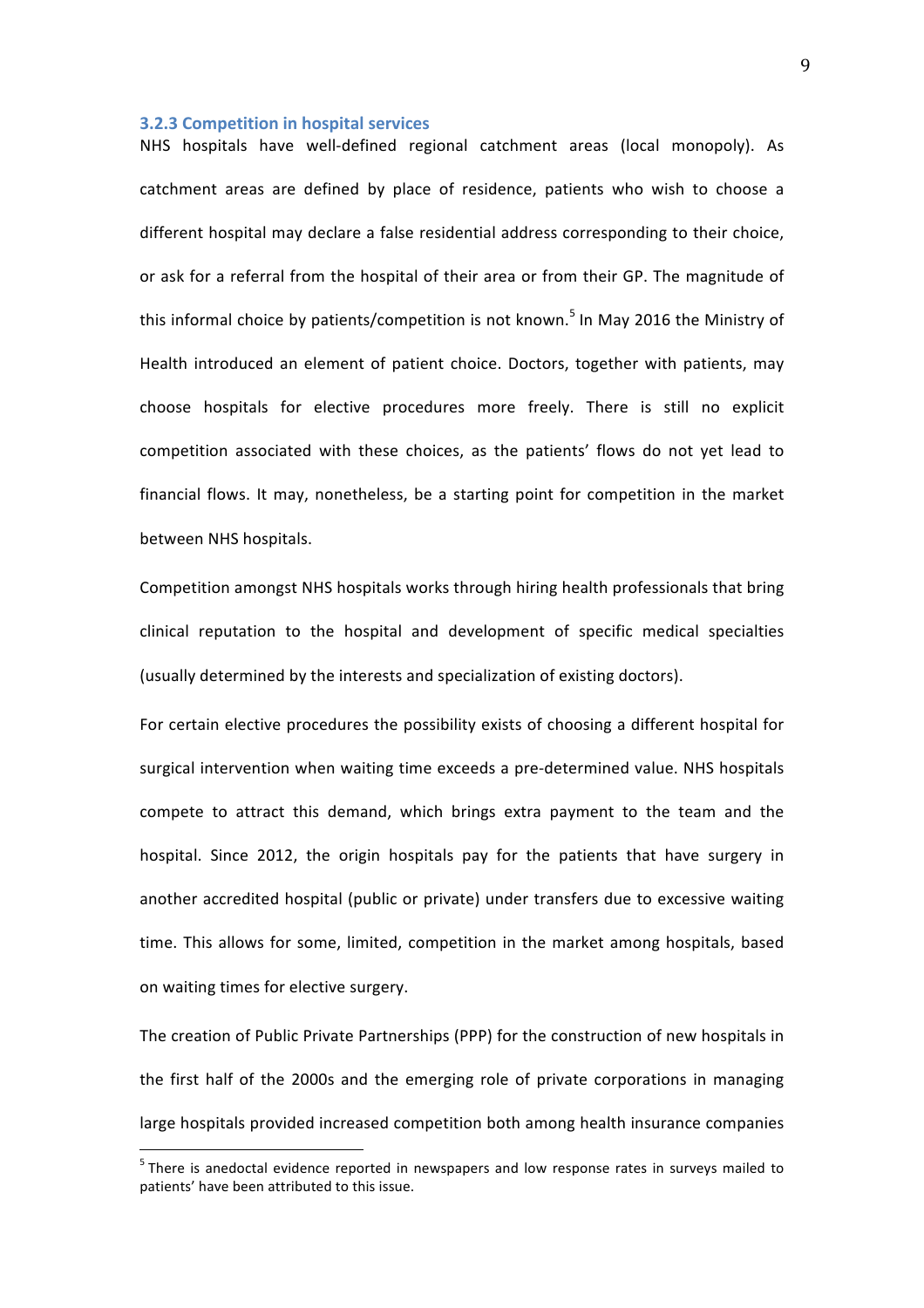(to add these hospitals to their networks of providers) and for private patients. In major urban centres, the private hospitals compete with NHS hospitals for patients (elective procedures and non-scheduled visits).

The hospitals managed by private entities under PPP contracts are part of the NHS, as they are similar to any other NHS hospital from the patients' perspective. Competition takes place only for the PPP contract. Given the requirements to be admitted to the PPP contests, only large economic groups involved in health care provision stand a chance of competing. As it will be detailed below, a competitive stance seems to have prevailed among contestants. The PPP contracts open the possibility of competition for the market, which will be discussed in more detail below.

Private hospitals compete mainly in two ways. Firstly, they compete on price and quality of services to win contracts with insurance companies or with health subsystems. Secondly, private hospitals compete to attract patients covered by private voluntary health insurance or health subsystems, using as competition instruments perceived clinical quality and availability of services, as health insurance coverage takes price competition to the contract stage.

Some indirect evidence on the role of price competition driven by private for-profit hospitals emerged during the years 2012-2014. The increase of user charges in NHS hospitals in 2012 led the beneficiaries of the ADSE public health subsystem to attend private hospitals as the associated copayment was smaller than the user charge prevailing in the NHS hospitals. Private hospitals directed their advertising strategies to ADSE beneficiaries, competing with NHS hospitals for these patients. ADSE patients were sensitive to the price competition element, and in the major urban areas redirected their demand towards private hospitals (Midões et al, 2015).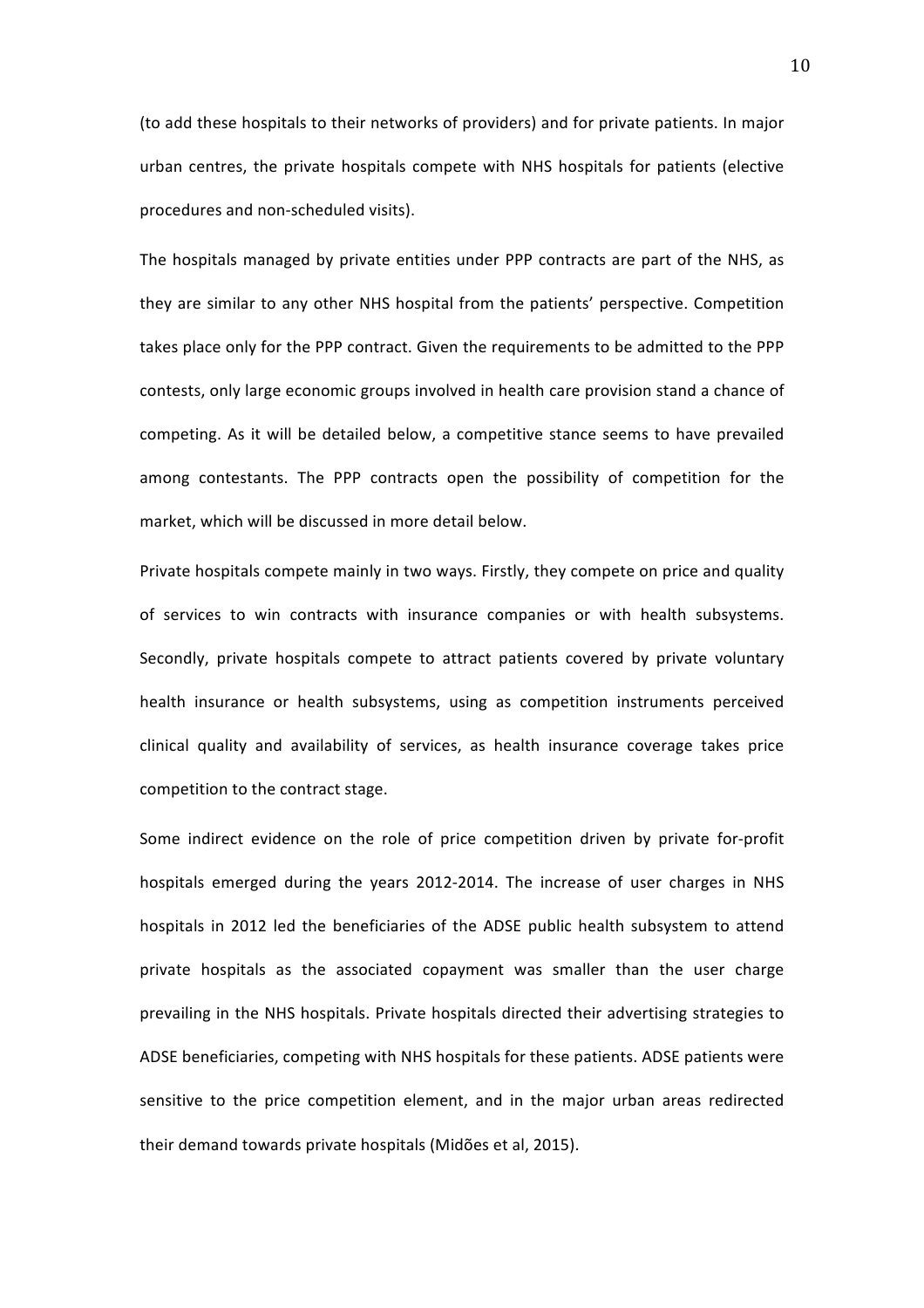#### **3.2.4 Competition in long-term care services**

Long-term care services are part of the national network of continued care, which has NHS units and contracts with private entities, both for-profit and non-profit. These are mainly nursing homes or recovery facilities. The role of organizations that help people with long-term care conditions at home is negligible. Many of the non-profit organizations involved in long-term care are associated with local faith-based charities, which have a long tradition of caring for the elderly in Portugal. There is a shortage of long-term care beds, so there is not much competition (existing supply of facilities is below demand). Payment for services provided to the long-term care network is the responsibility of the NHS, in some cases shared with the Ministry of Social Affairs. There is a grey area of cases with respect to who has the payment responsibility. Competition aspects are not regarded as part of the design of the long-term care network.<sup>6</sup> Licensing requirements and authorizations play a much larger role. These licensing requirements are equally applicable to public and private providers, but less explicitly enforced in the case of public providers.

#### **3.2.5 Laboratories, imaging and other health services**

Competition exists when the NHS buys services such as laboratory tests and imaging services from external private providers. Historically, many of these services are provided through an 'any-willing-provider' contract model. As long as the provider meets the requirements of the National Health Service, a service contract is signed, with no quantity volume set. This means that competition in the market should be present for these services.

A particular service in which competition between private providers developed is dental care, which is mostly privately provided and paid mainly out-of-pocket. The market

 $6$  Competition among providers or market mechanisms are not mentioned in the Strategic Plan for the long-term care network, see MH/MESSS (2016).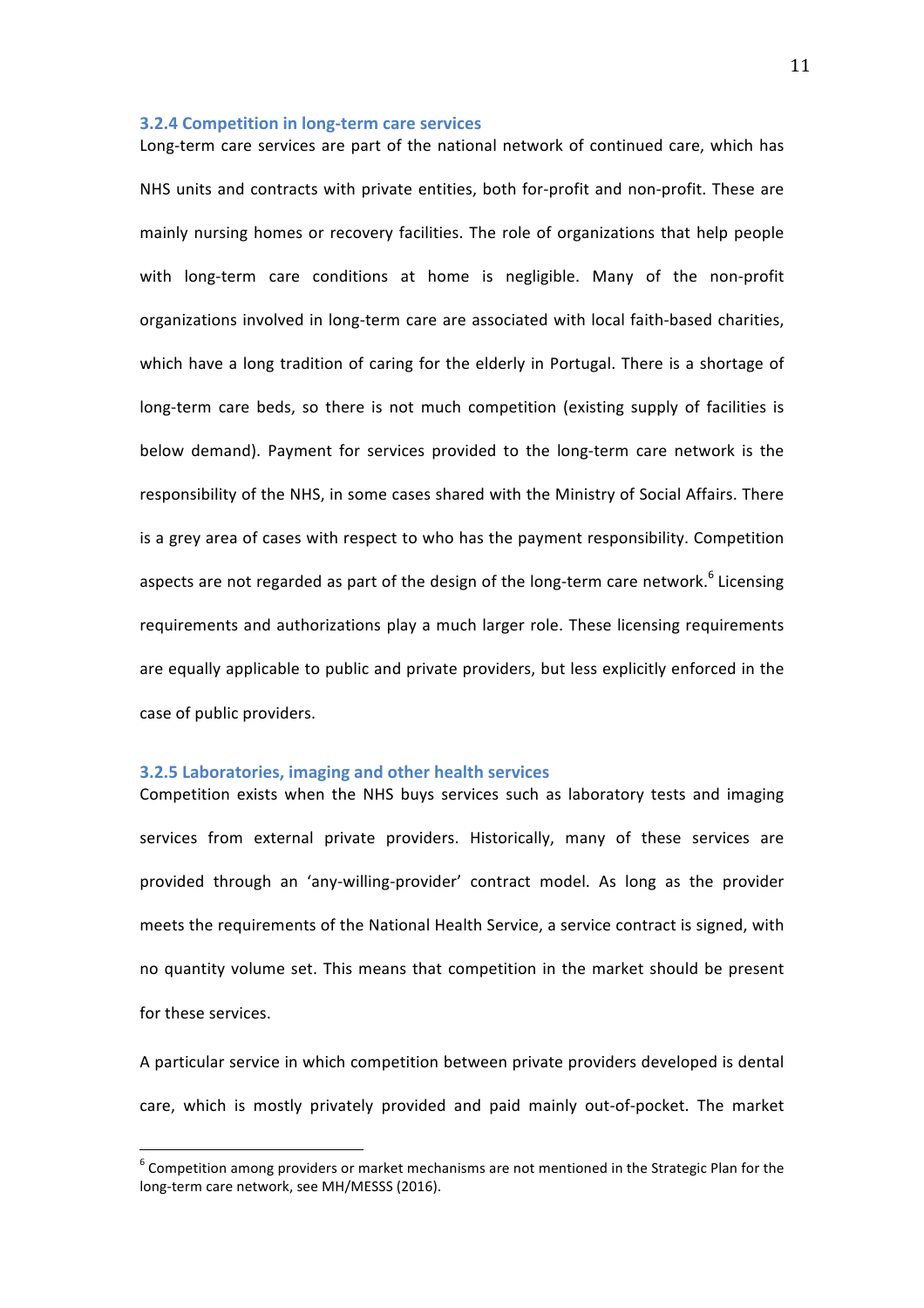structure is generally unconcentrated at the regional level, with a large number of providers present in the market, and competition among providers apparently takes place.

Small private sector healthcare providers compete in the market, usually by location and service quality (including scheduling convenience for patients). This has considerable geographical variations. The existence of public sector capacity, often more expensive than the private sector provision and underused, creates a natural limit on market power in regions with a small number of private providers.

#### **3.2.6** The role of price-discount cards

In recent years, demand aggregation services have been introduced. By subscribing to a specific card plan, a citizen pays a fixed amount and enjoys a price discount when selecting a provider that has joined the supply side of the plan. These plans are closer to discount cards than to health insurance. They involve mainly services (provided by medical doctors and nurses), ranging from home visits to laboratory analyses, annual check-ups and second opinions. These card plans promote competition in the market between private healthcare providers.

## **3.3 Competition for the market**

#### **3.3.1 Public-private partnerships**

The first wave of Public Private Partnerships (PPP) for hospitals in the Portuguese health system appeared in 2002, including replacement of old facilities and opening hospitals in new locations. A main feature was including clinical services in the scope of the PPP, in addition to infrastructure services. Each PPP involves two contracts of different length. One contract relates to building, operating and maintaining the infrastructure and lasts 30 years. The second contract is for 10 years, with the possibility of renewal, and pays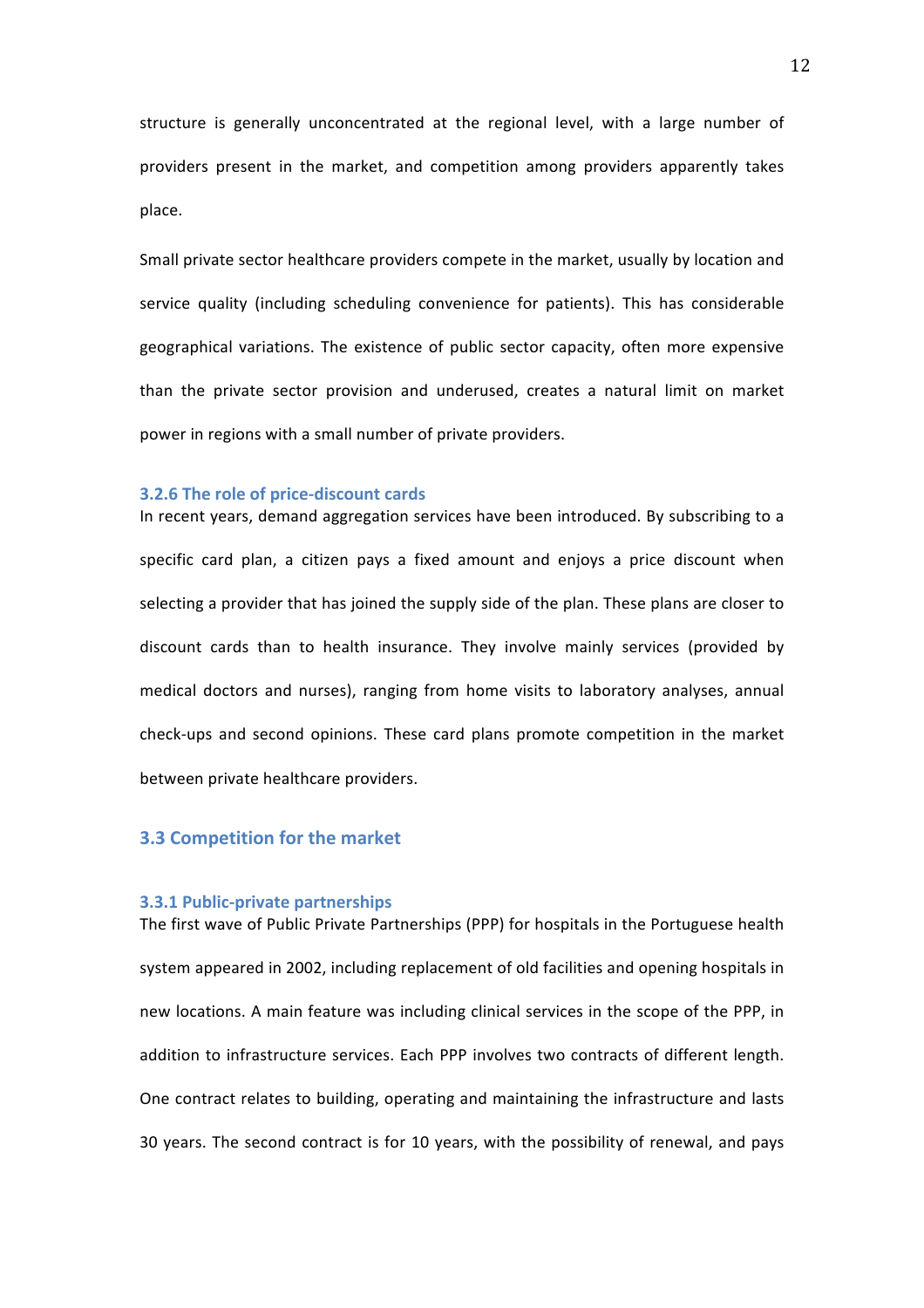for clinical services management.<sup>7</sup>

The role of competition for the market was present in the bidding process to select the private partner in the PPP contracts. The procedure involved a first phase with sealed bids, and a second phase between the two best bidders for a best-and-final-offer. This second stage led to better proposals, with one case of position reversal (the second best bidder in the first phase outbid the other candidate in the second phase, and won).

A general perception is that success in attracting bidders was largely associated with the model adopted, with inclusion of both infrastructure and clinical services management. The annual costs of running clinical activities can be approximately four to five times the annual costs of building and maintaining the infrastructure (Gouveia and Raposo, 2012). The possibilities to innovate and achieve savings and better quality of care are greater when the PPP manages clinical services.

Bundling clinical services and infrastructure into the PPP provides the scope for competition between bidders to result in lower prices of services provided. Quality of care is controlled by a large array of indicators set in the contract. The application of fines according to such indicators in the early years of the PPP contracts created credibility of the public sector sticking to the contract. It also helps that reputation concerns on the private side, as holders of the PPP contracts have more activities in the Portuguese health sector, are a likely deterrent of opportunistic behaviour.

The main lessons from the PPP experience, as competition for the market, are a) the existence of a learning curve to establish a PPP and the technical expertise required within the public sector to manage the process; b) the importance of attracting several interested parties to the tendering procedure; and c) the need to monitor the PPP once

 $^7$  See ERS (2016), Simões (2004), Simões et al. (2009), Tribunal de Contas (2009, 2013, 2014), among others, on the experience of Portuguese PPP.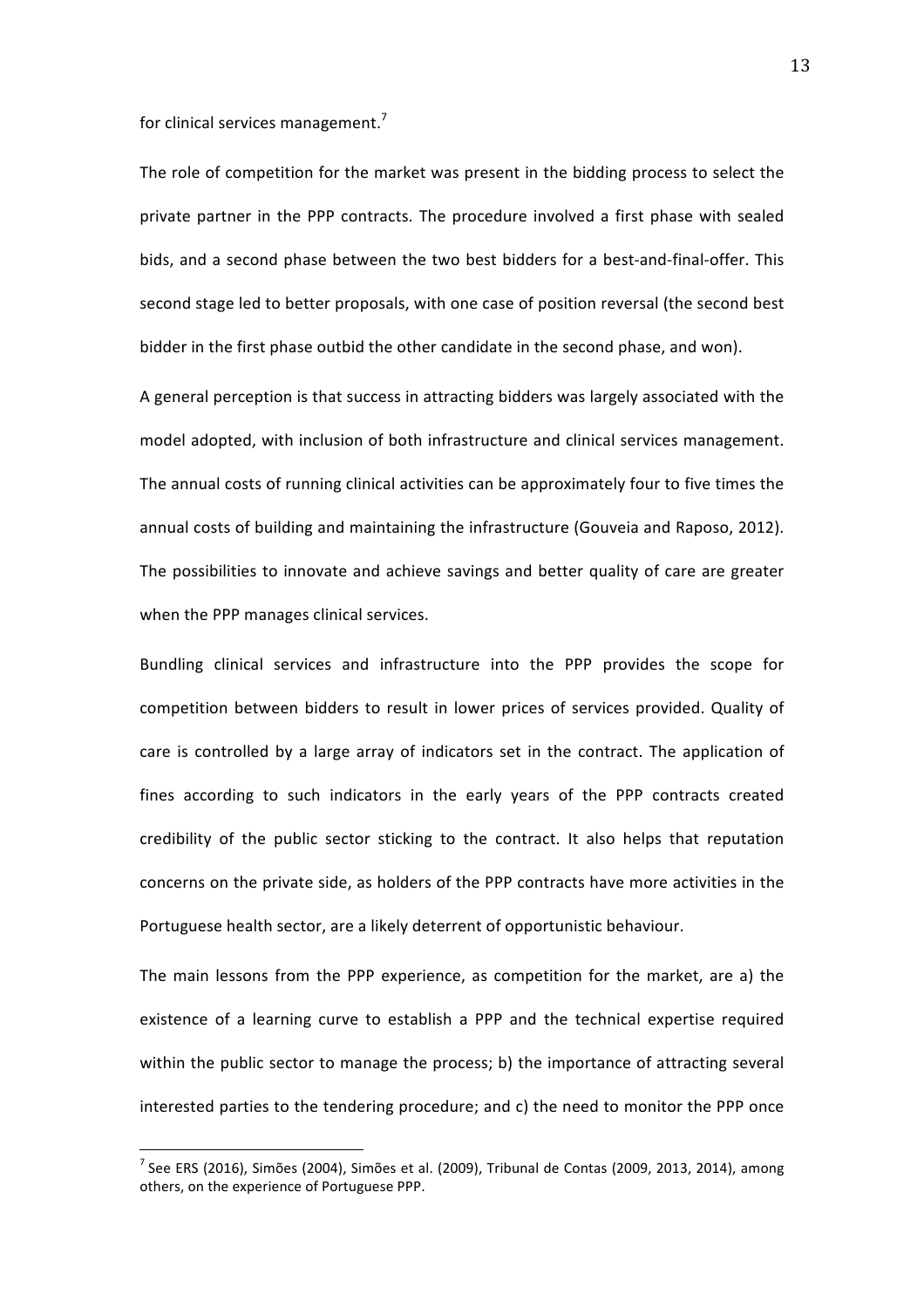the contract has started, which requires consistent attention from the public sector.

#### **3.3.2 Procurement for health care services**

The use of tendering procedures by the NHS to create competition for the market is more recent (started in 2011), with a specific body of the Ministry of Health in charge of developing electronic platforms (or to contract out such platforms) for bidding to take place. Examples of tendering include pharmaceuticals and consumables to hospital production. 

#### **3.3.3** An experiment that went wrong

Some hospitals sought to create competition for the market by allowing private pharmacies to serve the general public on their premises. A poor design of the procedures allowed for unrealistic bids to win contracts. The winning bids involved payments to the host hospital on sales of prescription-only pharmaceuticals that were larger than the margin the latter would receive in sales. Such contracts ultimately revealed themselves as business disasters, leading to bankruptcy and closure of these pharmacies.

#### **3.4 Competition and healthcare in Portugal: what do we know?**

#### **3.4.1 Reports by the Portuguese Healthcare Regulation Authority**

There have been reports from the Portuguese Healthcare Regulation Authority (ERS) over the years regarding the conditions required for competition to function in several services (ERS 2008, 2009a, 2009b, 2011, 2012, 2013a, 2013b). Market concentration measures were calculated at regional level and reviewed alongside price and quality information when available (or collected by the ERS). According to the ERS, competition may arise for imaging (X-ray, ultrasound, CAT, MRI, etc.), cardiology, gynaecology /obstetrics, laboratory tests, radiotherapy, rehabilitation medicine and radiology only in the three major urban centres (Lisbon, Oporto, and Coimbra). Other areas do not have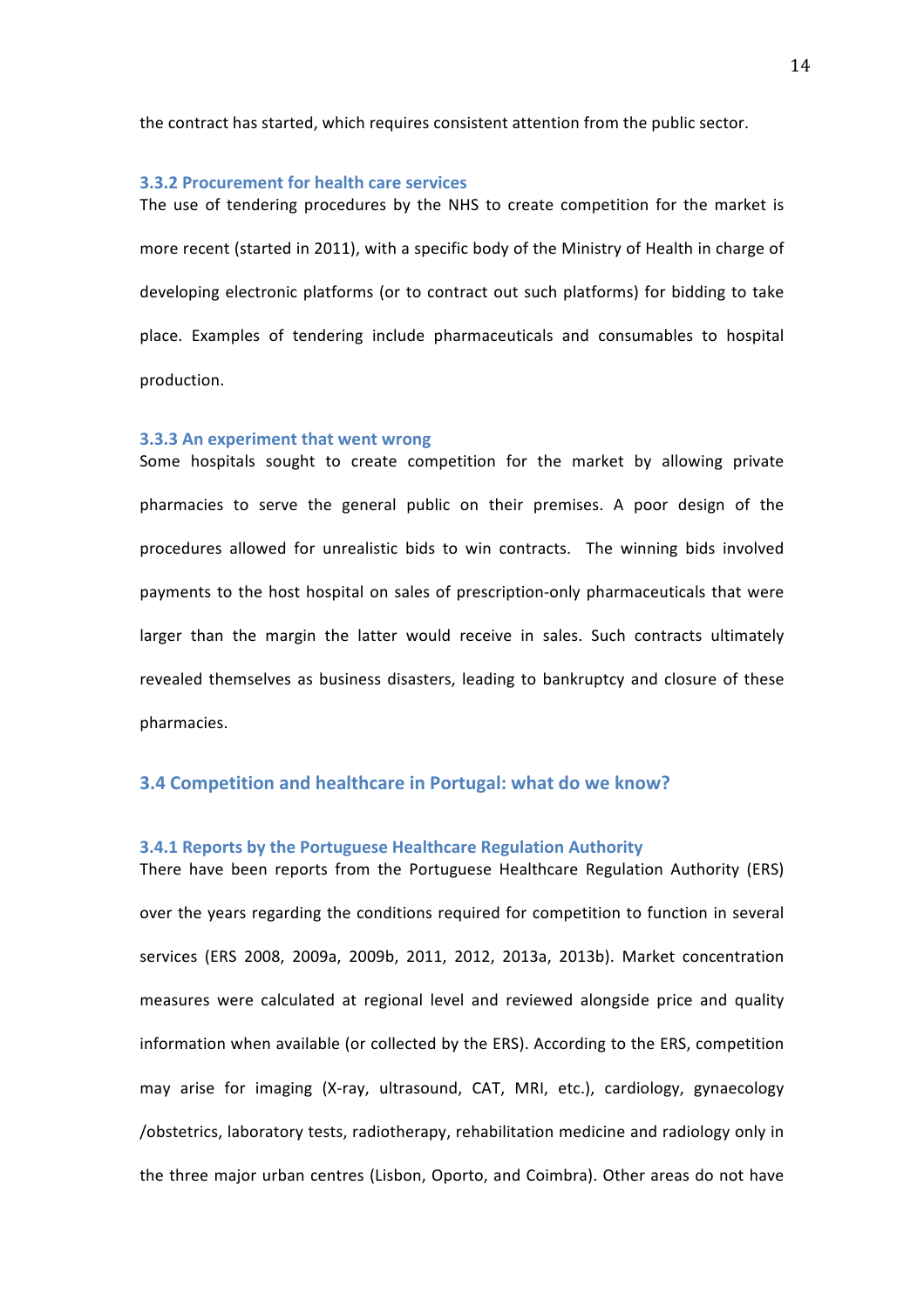enough providers for competition to be effective. Dialysis services are highly concentrated, with two major companies being dominant (CEGEA 2007). Competition amongst healthcare providers, in general, does not seem strong in this group of services. Quality assessments performed through collection of indicators and/or audits by the ERS show, in general and across services, that quality is above the minimum standard levels set by regulation.

Provision of dental care services is substantially different from the other markets (ERS 2009c). There is much lower concentration than in other services and this has decreased over time. Pricing seems to have followed production costs (as one would expect in a market with effective competition). On other effects, clinical practice is seen to differ according to the payer and the price of each procedure in the price list agreed with each payer, showing that dental care providers react to the price incentives they face.

#### **3.4.2** The role of the Competition Authority

Several decisions regarding mergers among health care providers were taken by the Competition Authority over the years. These decisions relate to acquisitions of small hospitals by large economic groups. The recent acquisitions were of small units located in medium-sized cities. The competition authority defined, in the sense required for application of competition law, both downstream (regional provision of healthcare services) and upstream markets (health insurance and workplace accident insurance). The relevant geographical market was typically defined as regional markets, instead of a single national market. Mergers of private hospitals located in different regions, which are different markets as they serve distinct populations, have no impact of market concentration. As such, these mergers did not raise concerns of reduced competition.

Traditionally, the Portuguese Medical Association had reference prices for services, which precluded competition between individual (or small) medical practices. The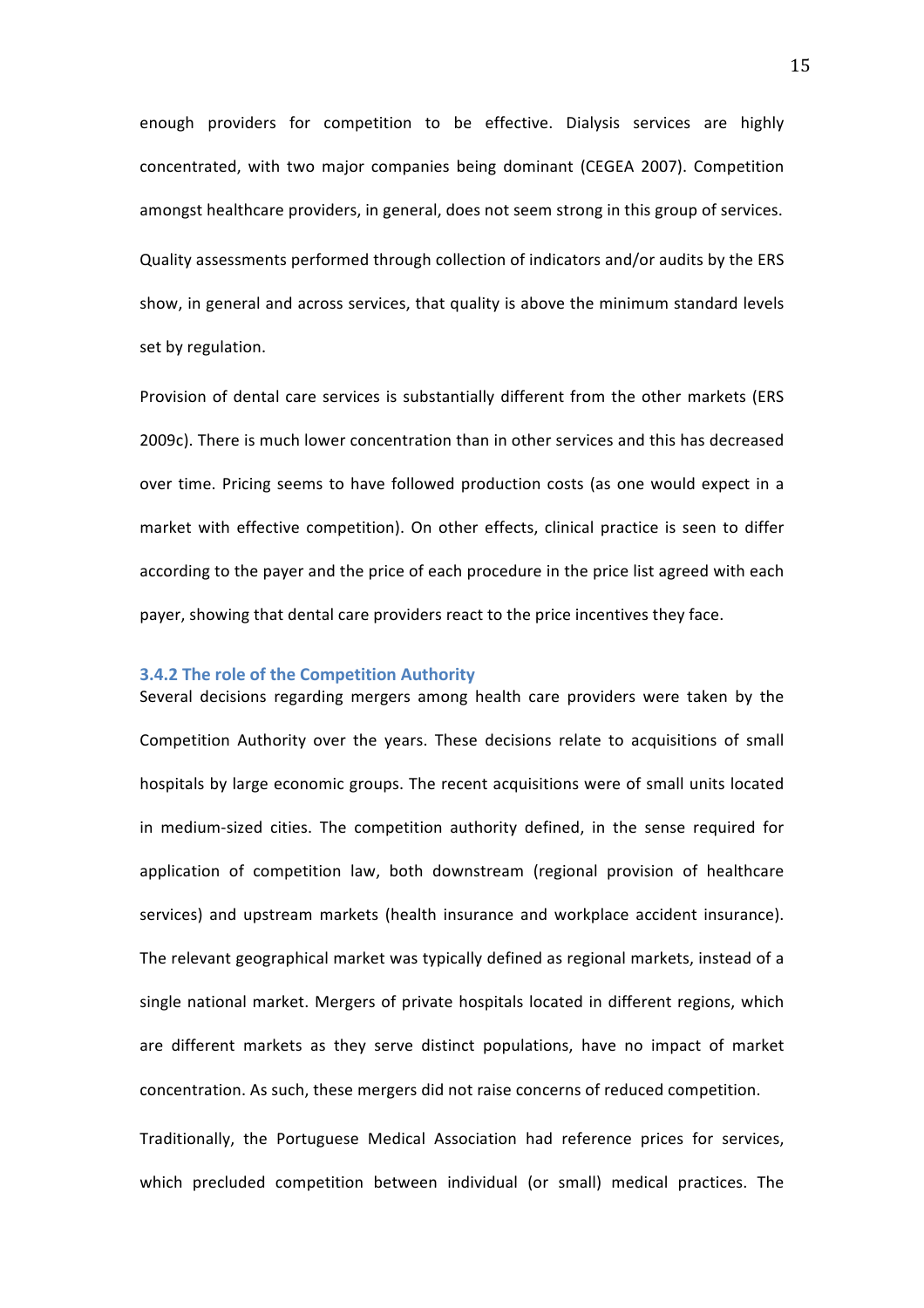Competition Authority challenged this practice. Similar interventions by the Portuguese Competition Authority took place relative to Deontological Code dispositions of the Portuguese Psychologists Association (November 2016) and of the Portuguese Dental Association (June 2005).<sup>8</sup>

Since the creation of the National Health Service, competition policy has never been an instrument explicitly used to improve performance in the healthcare sector. Prospective payment and NHS internal contracting have been the dominant policy instruments since 2000. Contracting is done within the NHS, to establish targets and funding for healthcare units (hospitals and primary care). There is no competitive element in the choice of provider. 

Audit mechanisms, in particular fraud detection, have gained momentum under the Government of the 2011-2015 period. It is expected that mechanisms put in place will remain active. Quality regulation is actively pursued by several public agencies.

Competition Policy does not rank high in the political agenda in general. This is reflected in the relatively low level of competition in the Portuguese economy (Amador and Soares, 2013). In healthcare provision, planning by the Ministry of Health is often regarded as the main instrument to regulate the conduct of public and private providers, instead of decentralized decisions and competition policy.

The Portuguese Competition Authority reviewed one high profile case of collusion among providers of diabetes testing strips sold to NHS hospitals in 2005. Several major international companies were fined, and the leniency programme of the Portuguese Competition Authority was used to settle the case quickly. The leniency programme allows fine reductions to firms (undertakings) that bring forward enough information to

 $8$  The Portuguese Competition Authority provides information on these decision on its web site (http://www.concorrencia.pt).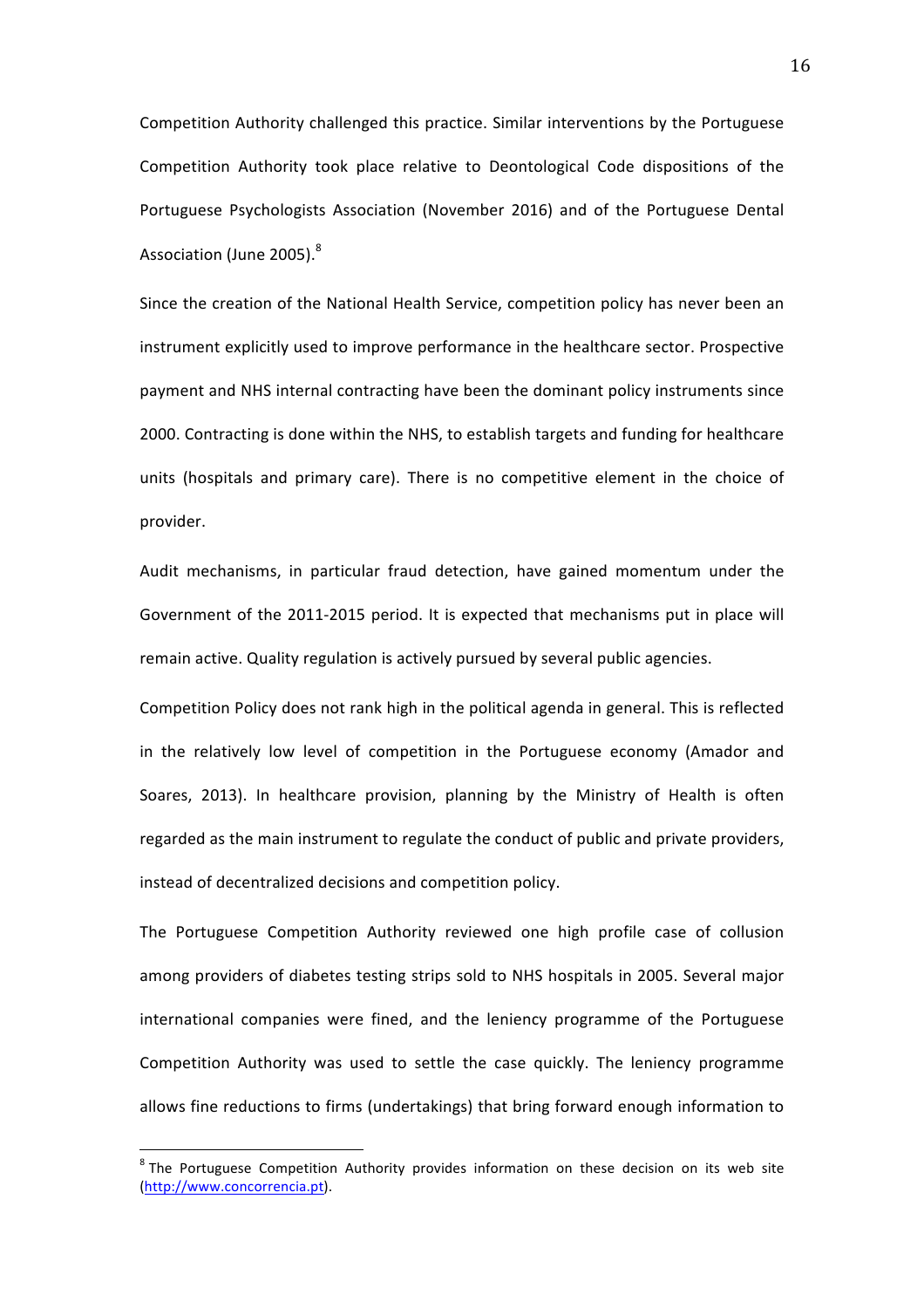build and successfully conclude a case against market collusion by firms.

#### **3.4.3** The role of health insurers in competition among healthcare providers

Large private hospitals may reap the benefits of economies of scale and of scope (in cross-services like laboratory tests, imaging, etc.) leading to lower prices.<sup>9</sup> Pressure from insurance companies and health subsystems on private hospitals may also force prices down relative to prior levels. To our knowledge, there has been no systematic review of price changes in private healthcare provision in the last decade and whether, or not, these healthcare payers created significant competition amongst healthcare providers.<sup>10</sup>

#### **3.4.4 Barriers to competition in the market among NHS healthcare units**

A major barrier to development of competition within the National Health Service is the (political) difficulty in closing down services. Although in principle the Ministry of Health can determine the closure of facilities (either hospital or primary care units) due to low quality of care, or replace failing hospitals' or primary care units' management, this has not been done. Closure of facilities usually faces strong public opposition even in the presence of evidence of likely quality improvements from that decision. Threat of closure is not part of the implicit or explicit incentives framework for performance in the

NHS.

#### **3.4.5 International competition and the EU Cross-Border Healthcare Directive**

As in other EU countries, the Cross-Border Healthcare Directive did not produce any change in competition (or of competitive pressure). Another door for competition through EU-wide action is the definition of European Reference Centres. This may create pressure on national healthcare providers to improve their performance in order to be part of these networks. Reference networks are likely to attract patients in highly

<sup>&</sup>lt;sup>9</sup> The existence of such economies of scale and scope is documented in Gonçalves and Barros (2013). <sup>10</sup> The information on Silva (2009), that reviews the role of voluntary private health insurance in Portugal, shows the role of the private economic groups involved in healthcare provision. Barros et al. (2015) document the change in use of private providers over the last years, with a decrease of individual practice and an increase of large private hospital use by patients.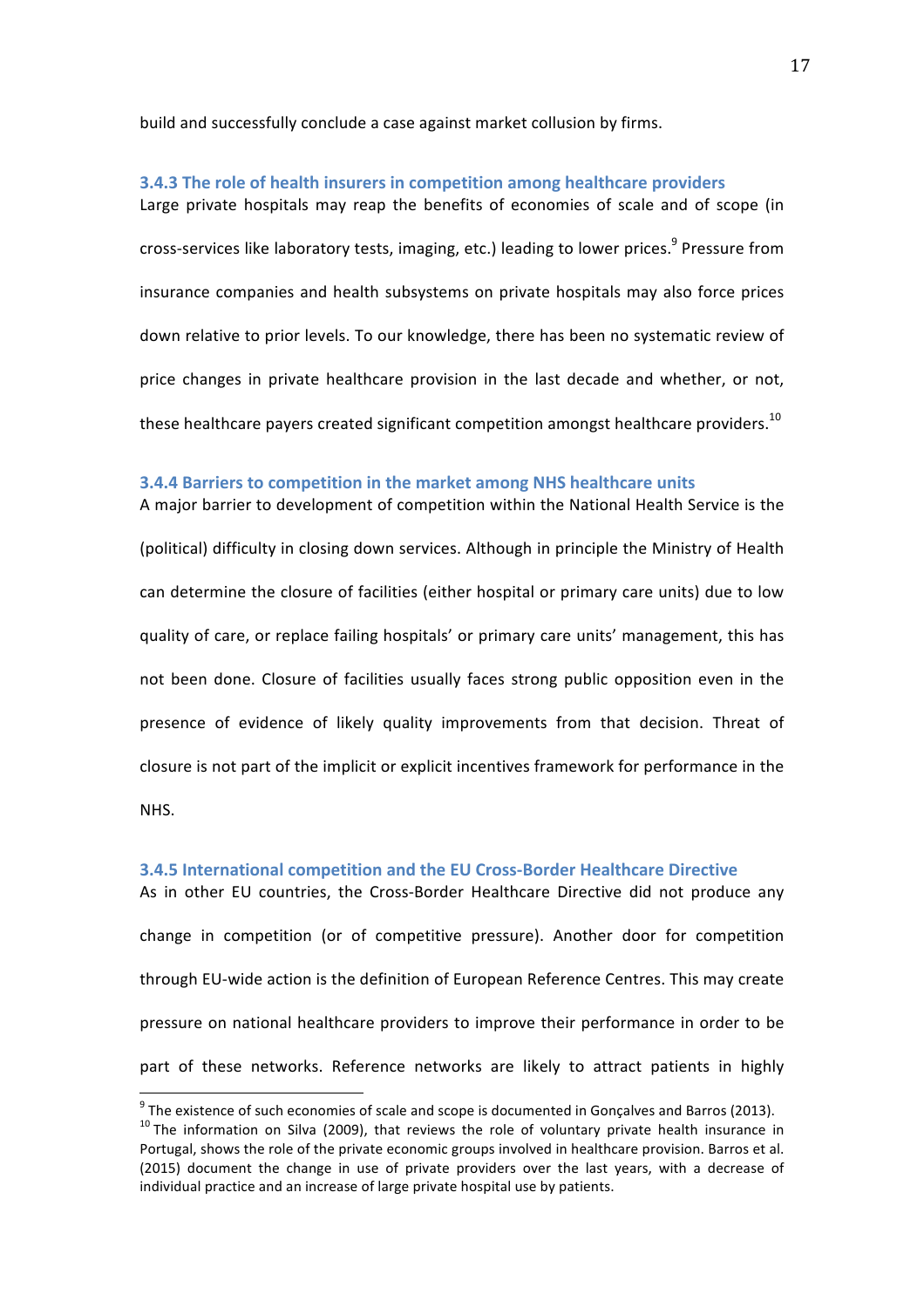specialized cases, involving low numbers of patients per specialty.<sup>11</sup>

## **3.5 Competition policy and public opinion**

The Flash Eurobarometer 403, resulting from a survey in 2014, outlines the perceptions of citizens on competition policy. The Portuguese population views competition as an instrument to gain more consumer choice, with 90% of people in Portugal sharing this position. This is aligned with most other European countries. The Portuguese population identifies lower prices, more innovation and higher quality as benefits from competition. Portuguese citizens perceive the relative lack of competition in relation to health-related products and services (including pharmaceuticals) as less problematic than the lack of competition in other sectors. And they are also less concerned about competition in health care than most of the citizens in other European Union countries. The main concern from lack of competition across all sectors lies more with high prices, and less with low quality.

These general perceptions may differ when dealing with provision of healthcare. Based on informal and anedoctal evidence, tt a more general level, public opinion seems to be in favour of patient choice, though at the same time is suspicious of competition, particularly between the public and the private sector. Privatization (of NHS healthcare provision units) is often seen negatively.<sup>12</sup> A major dividing line in discussions is whether the private sector should be supplementary to the public sector or compete with the NHS unit. Competition between private providers in services that are supplementary is often seen as good for patient choice. On the other hand, competition of private providers with the NHS units is considered to be harmful to the NHS.<sup>13</sup>

<sup>&</sup>lt;sup>11</sup> See for example Helena (2016).<br><sup>12</sup> See Matos (2012) and Deloitte (2011).<br><sup>13</sup> These views are based on the results of Lopes e Magalhães (2006) and Deloitte (2011).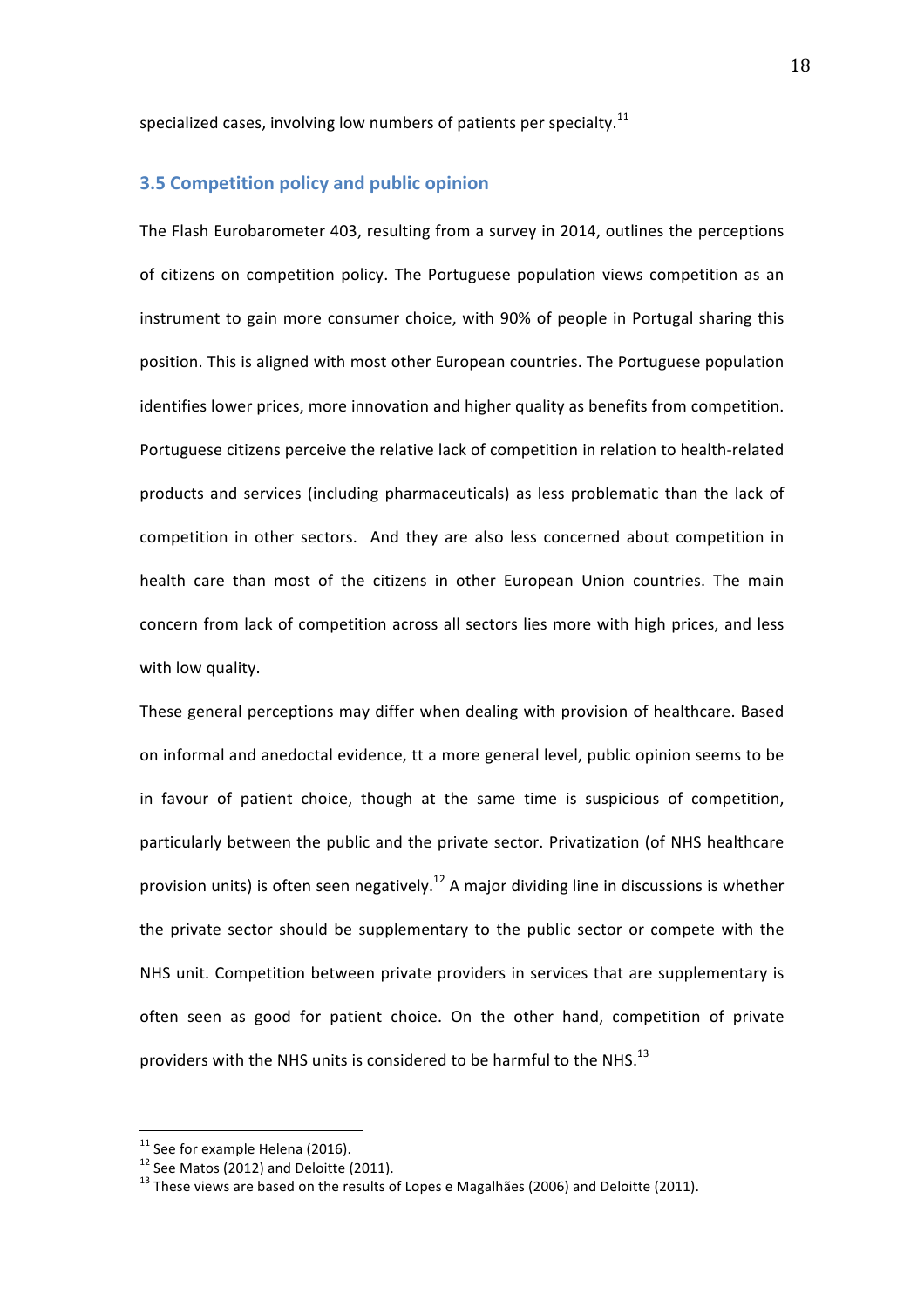Several barriers to competition driven by patient choice exist: scarce information comparing providers' performance, difficulties in sharing information about patients between public and private providers (electronic health data is in its infancy), and low scrutiny on prices and on value added of medical equipment (both small devices and "big-ticket" machines).

# **4. Key lessons and policy implications**

The Portuguese health system has the (public) National Health Service as its backbone. The two main dimensions over which competition may take place between healthcare providers are price and quality. In the NHS healthcare provision, prices are regulated or determined administratively. Quality is subject to regulation and monitoring by Government agencies. Active competition amongst healthcare providers is limited to the private market. In most of the NHS there is no competition in the market, although some competition for the market is present.

For primary care, the excess demand for NHS primary care physicians precludes competition from actually taking place. It is quite unlikely that competition in primary care will be considered for a major policy initiative. The focus is on the promotion of a stable and long-term relationship between the general practitioner (GP) and the patient, which is contradictory to frequent changes of GP by patients. The possibility of an initial choice of GP, when moving place of residence, for example could be envisaged, but it is hard to consider in the current context in which GPs' patient lists are full.

Hospitals have well-defined catchment areas, which do not overlap and access to these services are largely defined by citizens' residence. For some elective procedures, some choice mediated by the medical specialist can exist, especially when referral to a different hospital for a highly specialised procedure is required. There is also choice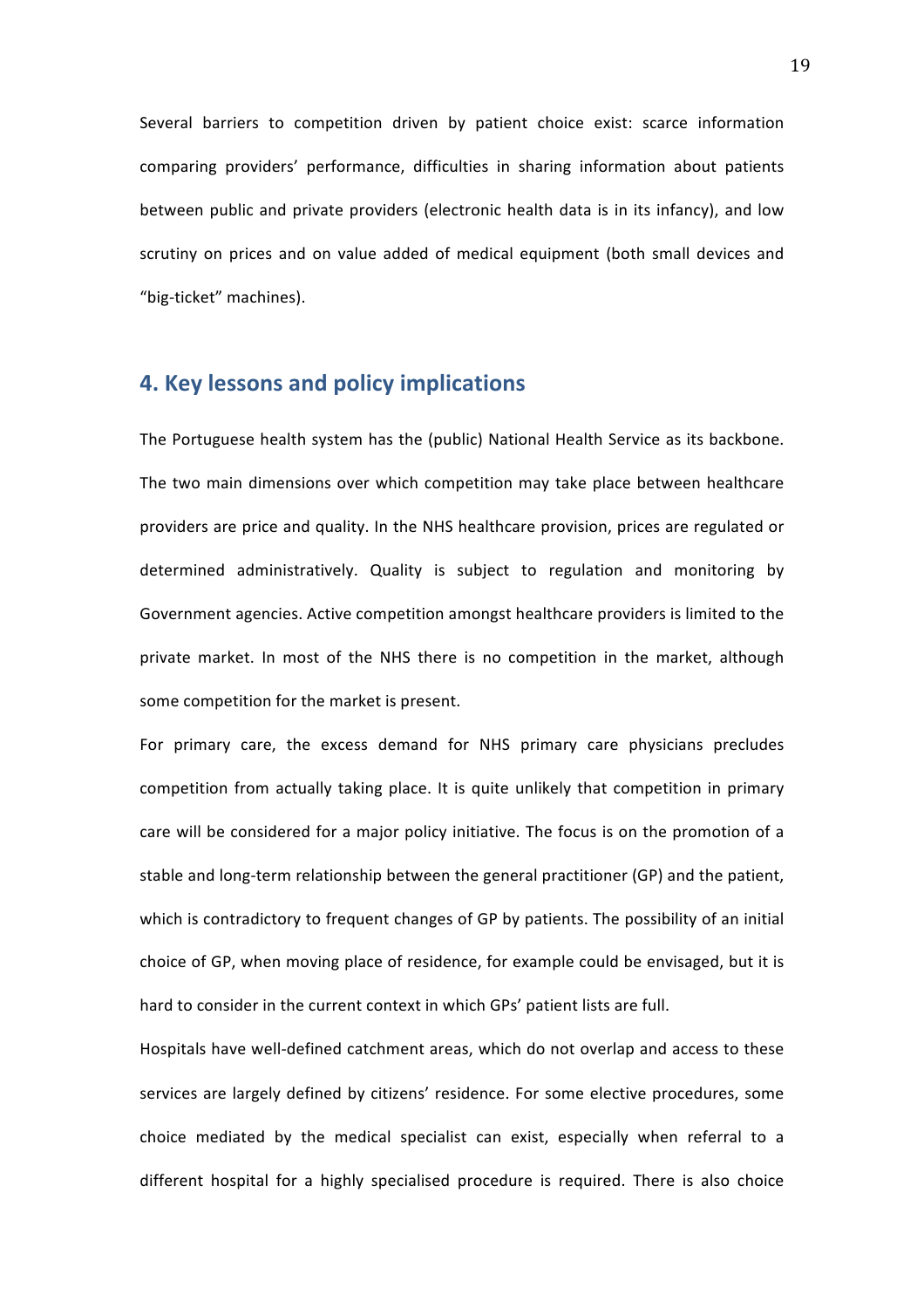associated with place of elective surgery when a threshold for waiting time is exceeded. Legislation from May 2016 introduces elements of choice for elective procedures, exerted by joint decision of patients and their doctors.

On the other hand, private hospitals compete to contract with insurance companies and health subsystems, with an emphasis on price negotiations with third-party payers and the use of quality arguments to guide demand.

The development of centralized purchasing of products and services in the NHS introduces competition for the market, although more than one provider may actually co-exist for the same product and time period. The tendering procedures are used to create competition and bring prices down in services contracted by NHS units.

Health subsystems give more freedom to patients in the choice of provider. There is no evidence that such freedom produces better results, and it carries a moral hazard effect of more use of medical specialists (Barros et al, 2016).

Competition policy can, conceptually, influence health policies in two very different ways. The first is the design of health policies to incorporate competition policy principles. The second is the ex-post control of healthcare providers by the Competition Authority, as in any other economic sector. The experience of the Portuguese health system suggests that neither of these two forms of competition are important drivers.

The concept of patient choice is supported by several groups of the population but is not unanimously endorsed in political and policy circles. The full implications of patient choice are seldom explained, including closure of providers if not selected, contributing to a blurry picture of what its development would mean for the National Health Service. The small size of (regional) markets cannot sustain a sufficiently large number of providers to bring substantial competition benefits in several services reviewed by the Portuguese Healthcare Regulation Authority. Only in dental care does the minimum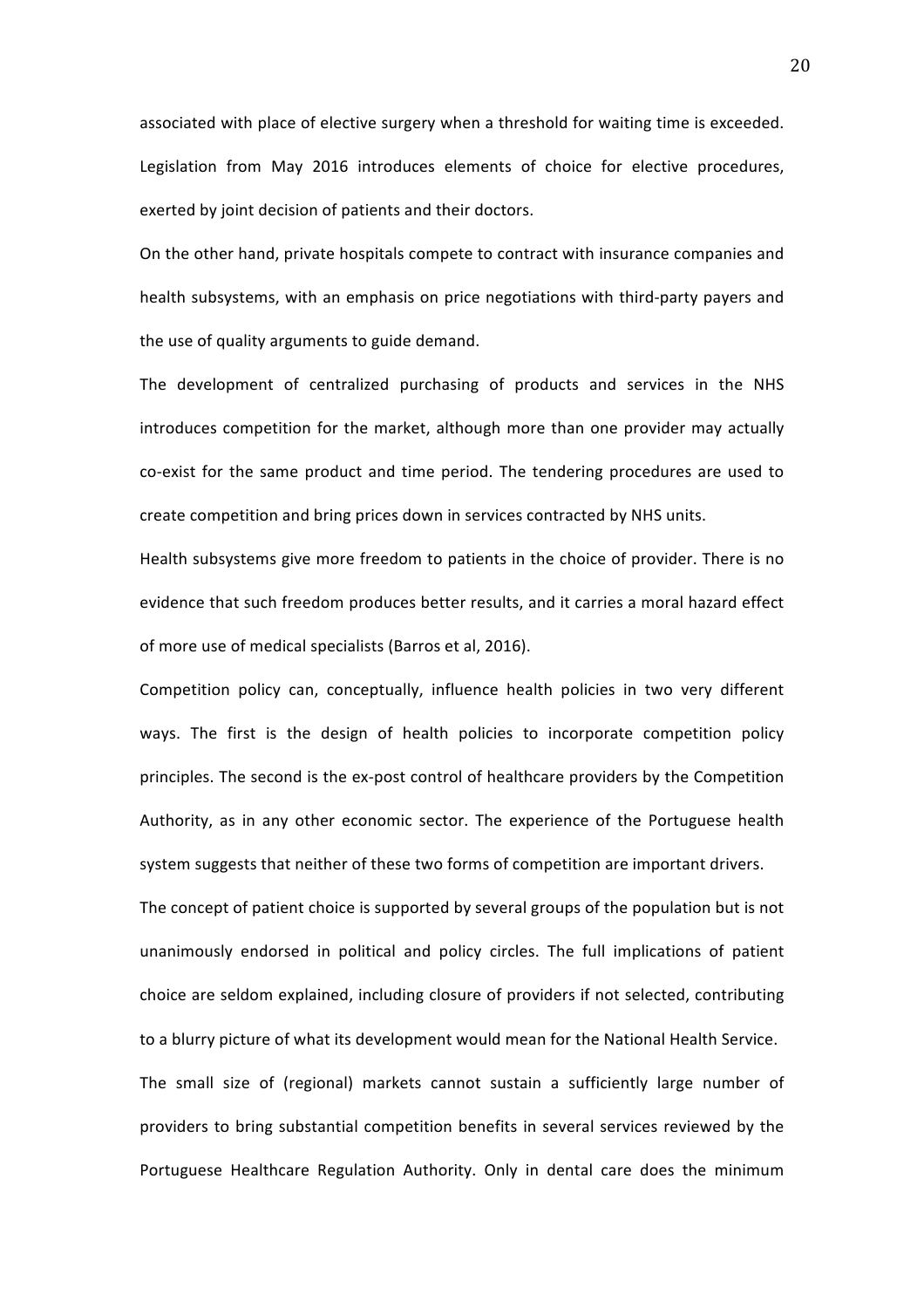efficient size for providers appear to be sufficiently small to lead to an effective degree of competition.

From the Portuguese experience whenever good process design and ability to attract competitors was present, competition produced good performance. For other services, competition between private providers that operate on the fringes and gaps of the National Health Service do not seem to have produced significant results (no clear benefit in terms of lower prices, no cost in terms of lower quality).

Overall, the good examples for the role of competition are mostly associated with some form of "competition for the market". In the case of tendering procedures, the "competition for the market" does not exclude "competition in the market", as several providers are selected to contract with the National Health Service. In competition for the market, details in design have a strong impact, whereas competition in the market is harder to develop in the context of the NHS.

# **References**

ACSS – Administração Central do Sistema de Saúde, 2016a, Termos de Referência para contratualização hospitalar no SNS - Contrato-Programa 2016, available online at http://www.acss.min-saude.pt/wp-content/uploads/2016/07/Contratualizacao-HH-ULS-Termos-Referencia\_VF.pdf

ACSS – Administração Central do Sistema de Saúde, 2016b, Termos de Referência para contratualização nos cuidados de saúde primários em 2016, available online at http://www.acss.min-saude.pt/wp-content/uploads/2016/11/Metodologia-

Contratualizacao-CSP-2016-.pdf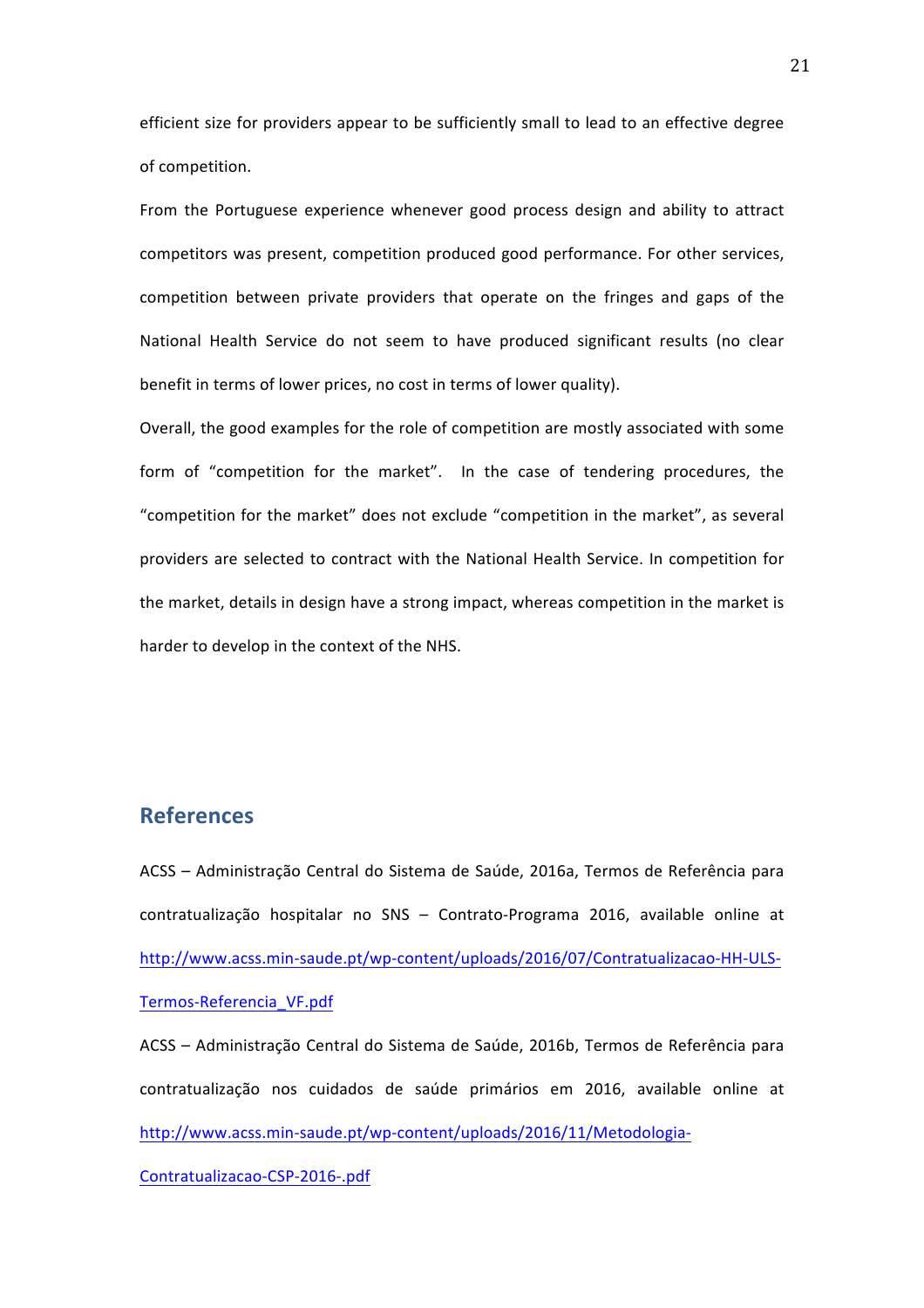Amador, João and Ana Cristina Soares, 2013, Competition in the Portuguese Economy insights from a profit elasticity approach, European Central Bank Working Paper Series, Nº 1603, November.

Barros, P., W. Brouwer, S. Thomson and M.Varkevisser, 2016, Competition among health care providers: helpful or harmful?, The European Journal of Health Economics, Volume 17, Issue 3, pp 229-233

Barros P., Machado S., and J. Simões J. Portugal: Health system review. Health Systems in Transition, 2011, 13(4):1-156.

Barros, P. P., A. Holly, and Y. Pentsak, 2016, Health and Healthcare Demand Effects of Double Coverage, mimeo, Universidade Nova de Lisboa.

Barros, P. P., A. Lourenço, A. Moura, F. Correia, F. Silvério, J.P. Gomes, J. Sousa, M.A. Matias, and R. Cipriano, 2015, Políticas públicas em saúde: 2011 – 2104. Avaliação de impacto. Universidade Nova de Lisboa.

Entidade Reguladora da Saúde, 2008, Estudo sobre a concorrência no sector das análise clínicas.

CEGEA – Universidade Católica Portuguesa, 2007, Estrutura de mercado e performance nos serviços de hemodiálise em Portugal.

Deloitte, 2011, 2011 Survey of Health Care Consumers in Portugal Key Findings, Strategic Implications, available online at https://www2.deloitte.com/content/dam/Deloitte/pt/Documents/life-sciences-healthcare/20Portugal2011ConsumerSurvey27072011.pdf

ERS – Entidade Reguladora da Saúde (Portuguese Healthcare Regulation Authority), Sistema Nacional de Avaliação em Saúde, online at https://www.ers.pt/pages/265

ERS – Entidade Reguladora da Saúde, 2009a, Estudo sobre a concorrência no sector da imagiologia.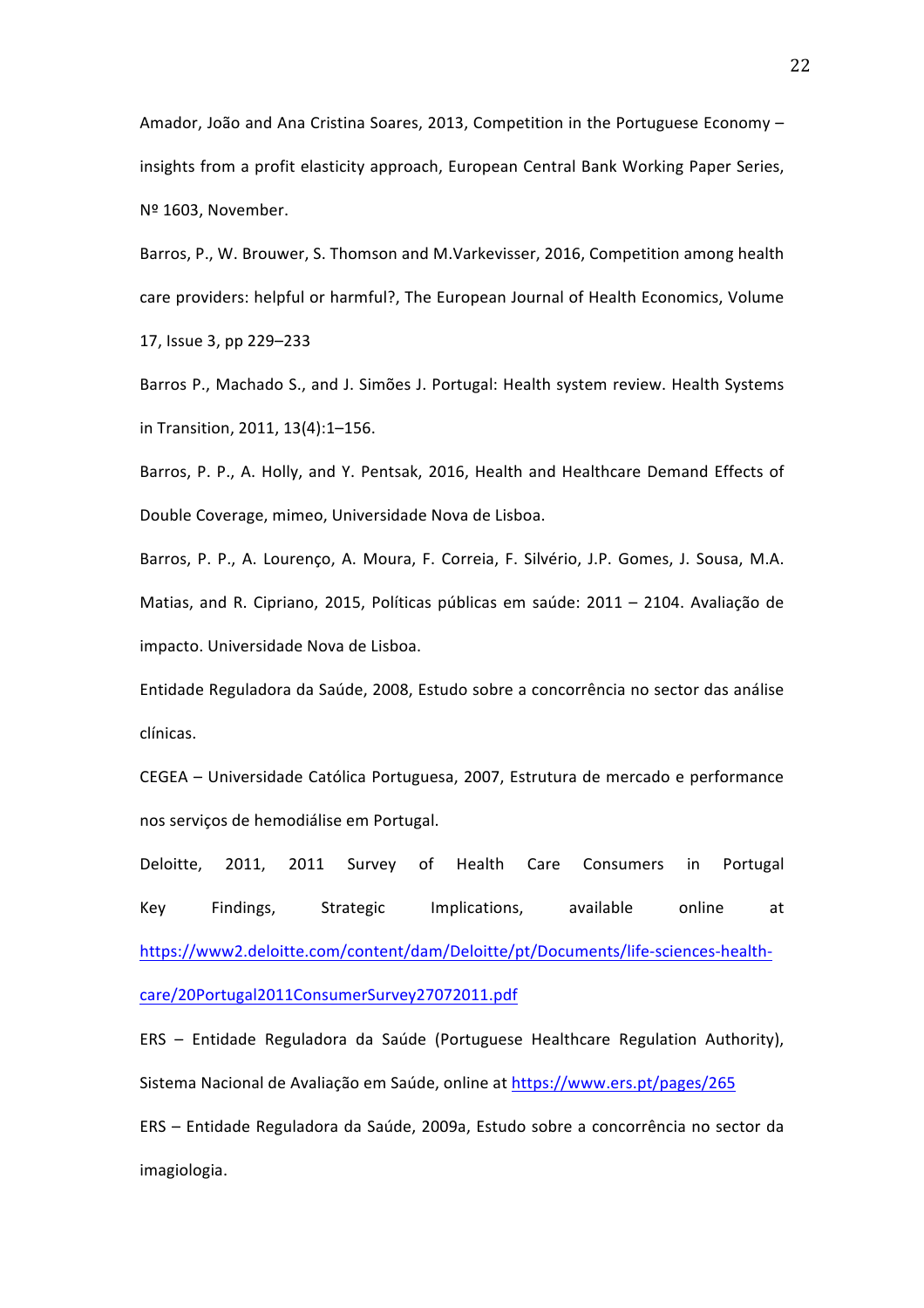ERS – Entidade Reguladora da Saúde, 2009b, Estudo sobre a concorrência no sector dos meios complementares de diagnóstico de cardiologia.

ERS – Entidade Reguladora da Saúde, 2009c, Estudo sobre a concorrência no sector da prestação de serviços de saúde oral.

ERS – Entidade Reguladora da Saúde, 2011, Estudo sobre a concorrência no sector da prestação de consultas de ginecologia/obstetrícia.

ERS – Entidade Reguladora da Saúde, 2012, Acesso, concorrência e qualidade no sector da prestação de cuidados de saúde de radioterapia externa.

ERS – Entidade Reguladora da Saúde, 2013a, Acesso, concorrência e qualidade no sector convencionado com o SNS – Análises clínicas, diálise, medicina física e de reabilitação e radiologia.

ERS - Entidade Reguladora da Saúde, 2013b, Acesso, concorrência e qualidade na realização de exames de tomografia por emissão de positrões (PETSCAN).

Flash Eurobarometer 403, Citizens' perception about competition policy.

ERS – Entidade Reguladora da Saúde 2016, Estudo de Avaliação das Parcerias Público – Privadas ma Saúde, available online at https://www.ers.pt/uploads/writer\_file/document/1841/ERS\_-\_Estudo\_PPP.pdf

Gonçalves, R. and

Barros, P. P., 2013, Economies of scale and scope in the provision of diagnostic techniques and therapeutic services in Portuguese hospitals. Applied Economics, 45 (4), pp. 415-433. 

Gouveia, M. and P. Raposo, 2012, The Public Sector Comparator of PPP: An empirical evaluation in the Healthcare Sector, Universidade Católica Portuguesa, Lisbon, Portugal.

Helena, R., 2016, Cross-border healthcare directive: Assessing stakeholders' perspectives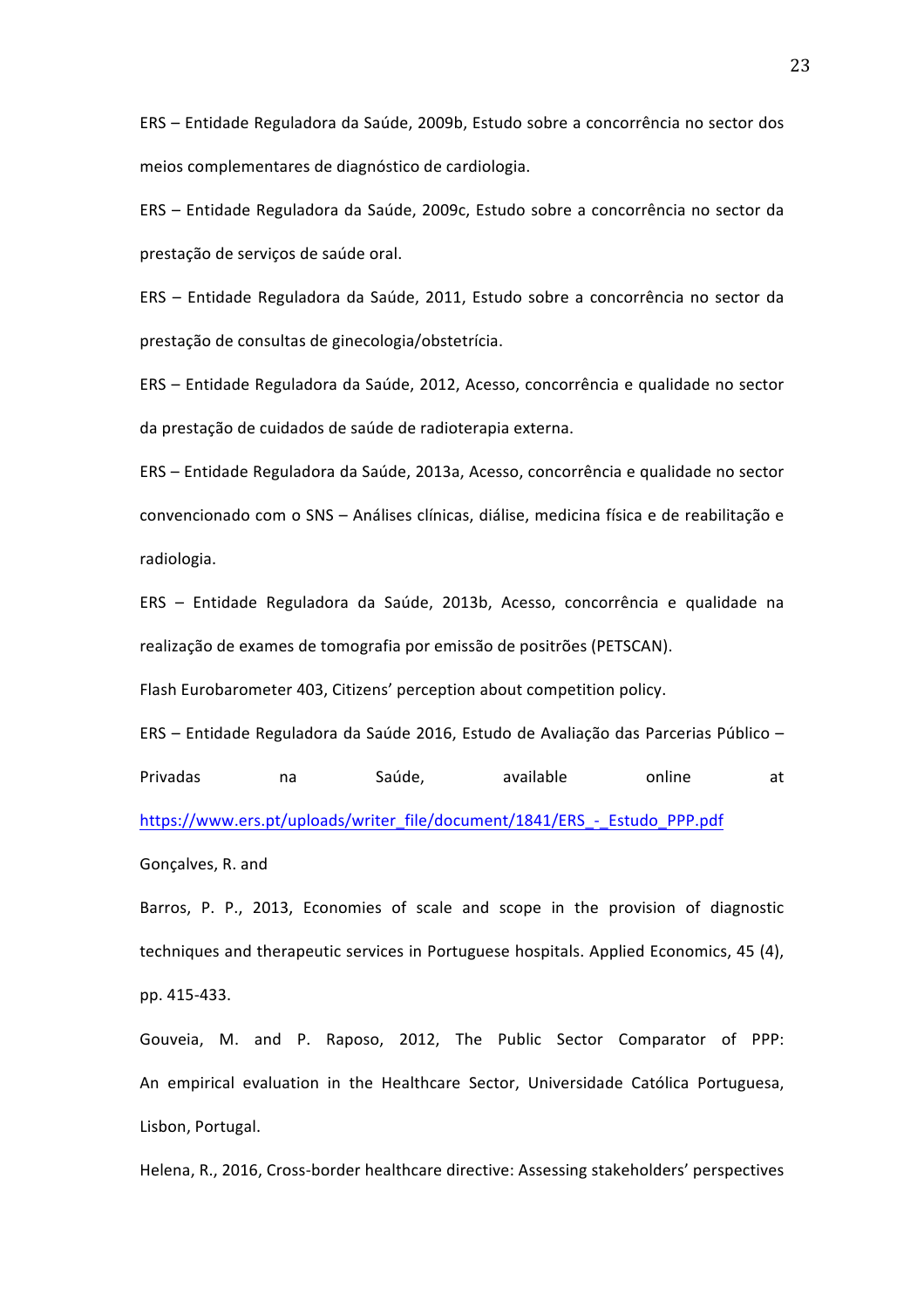in Poland and Portugal, Health Policy, Volume  $120$ , Issue 4,  $369 - 376$ .

Henrique Lopes, Pedro Magalhães, 2006, Estudo sobre percepções e atitudes em relação do financiamento do SNS, CESOP, Universidade Católica Portuguesa.

Matos, J., 2012, Patient Choice and Choice Fees in the Portuguese National Health System, Master of Science in Finance, Universidade Católica Portuguesa, Faculdade de Economia e Gestão. Porto.

MH/MESSS - Ministry of Health/Ministry of Employment, Solidarity and Social Security, 2016, Plano de Desenvolvimento da RNCCI 2016-2019, available online at https://www.sns.gov.pt/wp-content/uploads/2016/02/Plano-de-desenvolvimento-da-

RNCCI-2016-2019-Of%C3%ADcial-Anexo-III.pdf

Midões, C., M. Resende, M.B. Cardoso, M. Martins, J.V. Rodrigues, C. Teixeira, P.P. Barros, 2015, Are changes in the Portuguese National Health System making patients knock on the door of private hospitals?, paper presented at the 14th CNES, Lisbon, Portugal.

OECD/EU, 2016, Health at a Glance: Europe 2016 - State of Health in the EU Cycle, OECD Publishing, Paris. http://dx.doi.org/10.1787/9789264265592-en

Oliveira, M. D. and Pinto, C. G., 2005, "Health Care Reform in Portugal: An Evaluation of the NHS Experience", Health Economics, 14, S203-S220.

Silva, S. N., 2009, "Os seguros de saúde privados no contexto do sistema de saúde português", Study commissioned by Associação Portuguesa de Seguradores, http://pns.dgs.pt/files/2010/08/aps1-ss.pdf 

Simões, J.A., 2004, "As parcerias público-privadas no sector da saúde em Portugal", Revista Portuguesa de Saúde Pública, 4, 79-90.

Simões, J. (coord.), Barros P.P., Silva, S.N., Temido, M. and Valente, S., 2009, "Análise e parecer sobre o processo de criação e desenvolvimento das parcerias para a construção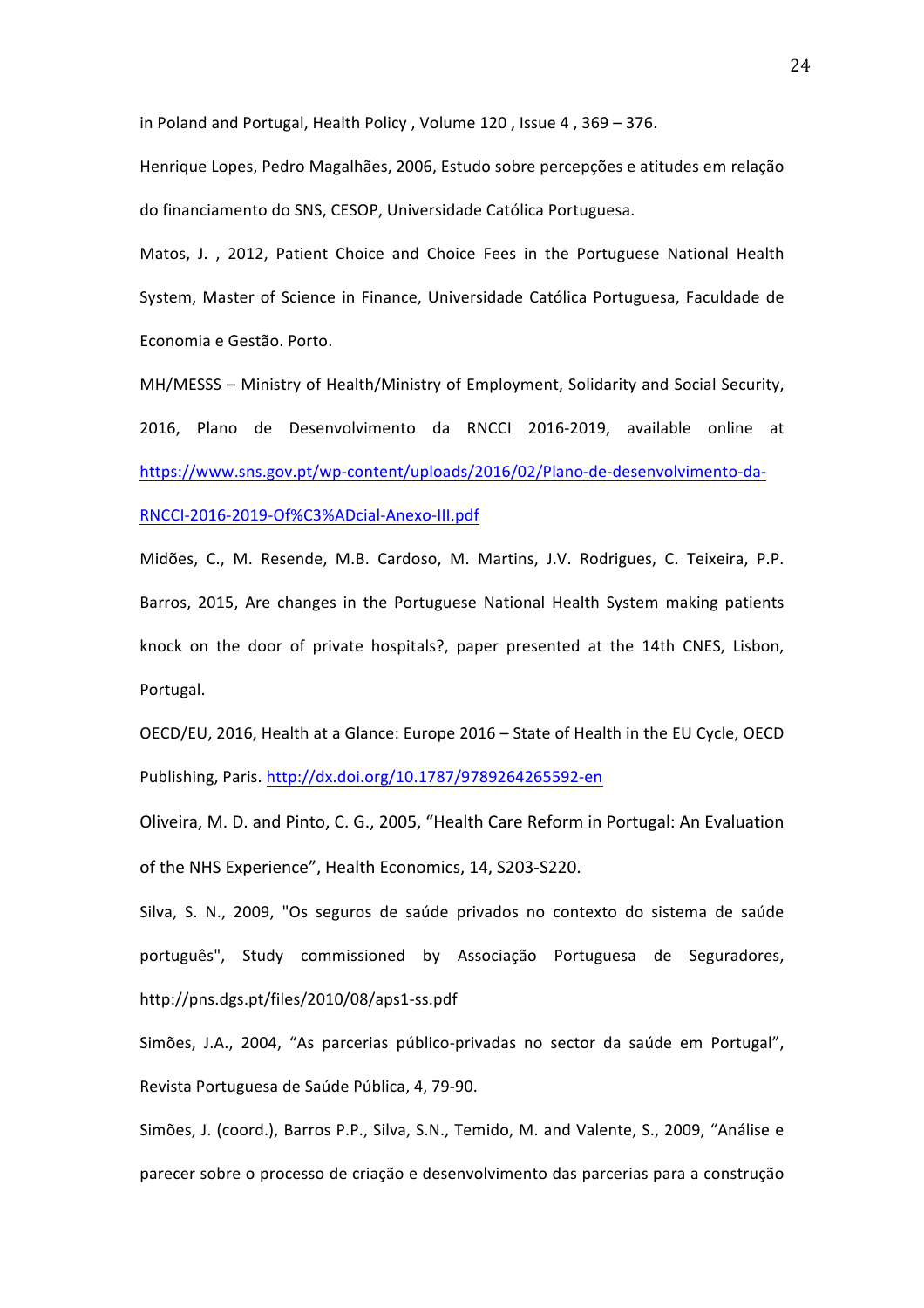de hospitais em regime de financiamento privado e avaliação comparada do desempenho do Centro de Reabilitação do Sul, em São Brás de Alportel", Relatório final da Equipa de Análise Estratégica para o Acompanhamento Externo de Modelos de Gestão Hospitalar. Ministry of Health.

Statistics Portugal, 2016, National Health Accounts, available online at https://www.ine.pt/xportal/xmain?xpid=INE&xpgid=ine\_cnacionais2010&contexto=cs& selTab=tab3&perfil=220674570&INST=220617355&xlang=en

Tribunal de Contas, 2009, "Auditoria Operacional ou de Resultados à Execução do Contrato de Gestão do HFF", Relatório de Auditoria n.o 46/2008 – 2.a Secção.

Tribunal de Contas, 2013) "Encargos do Estado com PPP na Saúde", Relatório n.o 18/2013 - 2.a Secção.

Tribunal de Contas, 2014, "Auditoria à Execução do Contrato de Gestão do Hospital de Cascais", Relatório de Auditoria n.o 11/2014 – 2.a Secção, Processo n.o 24/2012 – Audit.